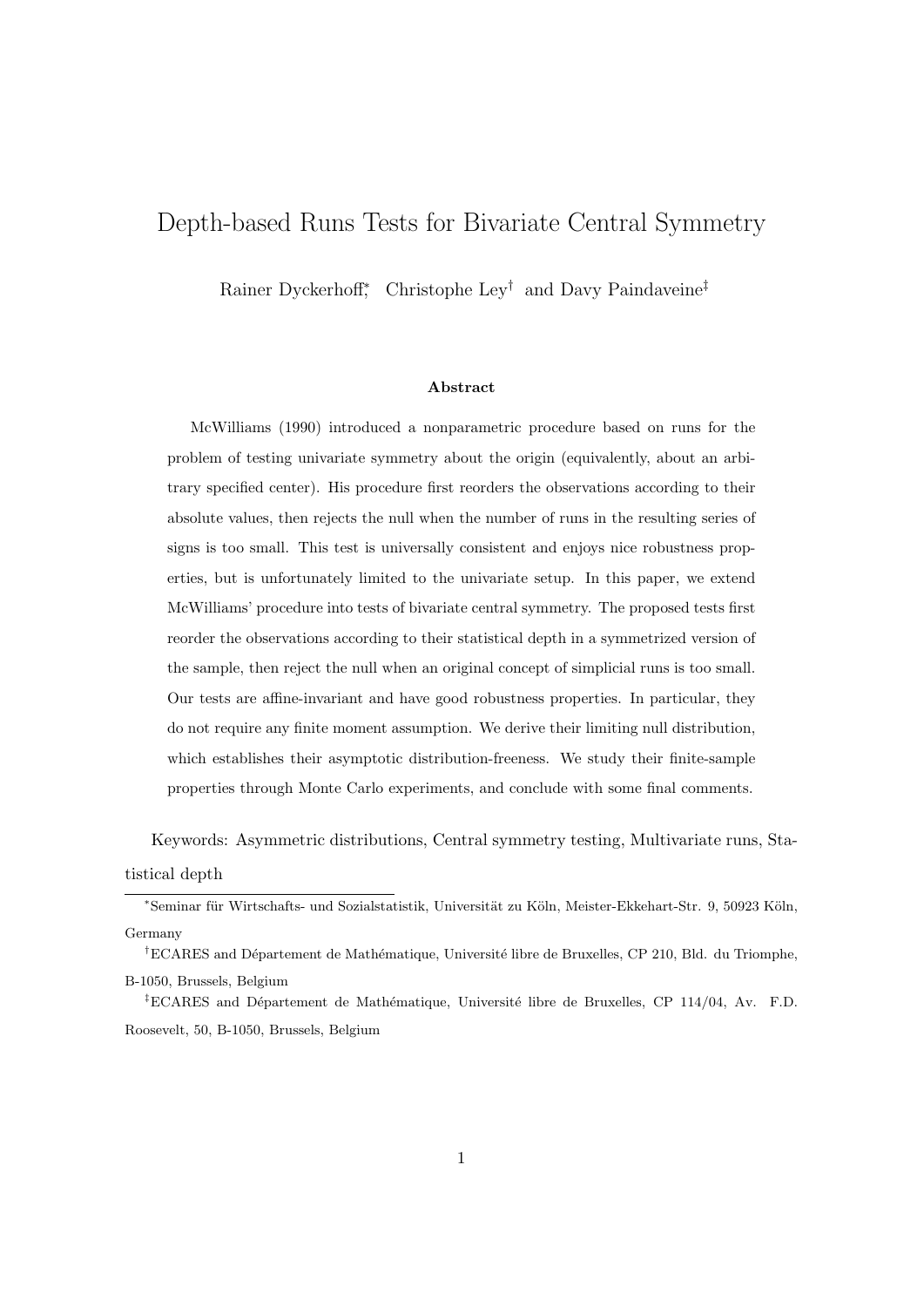### <span id="page-1-0"></span>1 Introduction

Symmetry is an essential and ubiquitous notion in statistics, and particularly so in multivariate nonparametric statistics. In bivariate location problems, for instance, all nonparametric tests do require some concept of symmetry, which may be either *spherical symmetry*  $(X - \mu \stackrel{d}{=} O(X - \mu)$  for all orthogonal 2 × 2 matrices O), elliptical symmetry  $(X = AZ + \mu,$ where **Z** is spherically symmetric about the origin of  $\mathbb{R}^2$  and **A** is an arbitrary  $2 \times 2$  matrix), or central symmetry  $(X - \mu \stackrel{d}{=} -(X - \mu))$ . Consequently, it is crucial to dispose of good tests for—spherical, elliptical and central—symmetry, which can serve as important preliminaries before applying the corresponding location tests.

In this paper, we focus on testing for bivariate central symmetry, which, in practice, may be more important than testing for spherical or elliptical symmetry—non-rejection of the null of central symmetry indeed justifies resorting to location tests that require a weaker symmetry assumption (central symmetry), hence are more robust than their spherical or elliptical counterparts. Unfortunately, there are much less tests for central symmetry than for spherical or elliptical symmetry; we refer to [\[21\]](#page-26-0) for an extensive review on multivariate symmetry concepts and multivariate symmetry testing.

Now, the tests for central symmetry available in the literature—e.g., those from [\[4\]](#page-25-0), [\[7\]](#page-25-1), [\[8\]](#page-25-2), [\[17\]](#page-26-1) or [\[10\]](#page-25-3)—are hardly satisfactory : they either do not meet fundamental properties such as, e.g., affine-invariance or (asymptotic) distribution-freeness under the null, or do require stringent moment assumptions. As an illustration, among the precited tests, only the procedures from [\[10\]](#page-25-3) are affine-invariant, but unfortunately they need finite fourth-order moments and are not (not even asymptotically) distribution-free.

We intend to improve on that by proposing tests for bivariate central symmetry that are affine-invariant, asymptotically distribution-free under the null, and that do not require any moment assumption—more generally, that exhibit good robustness properties. We will achieve this by extending to the bivariate setup the celebrated [\[15\]](#page-26-2) test. This test, which aims at testing the null that the common distribution of the  $(i.i.d.)$  observations  $X_i$ ,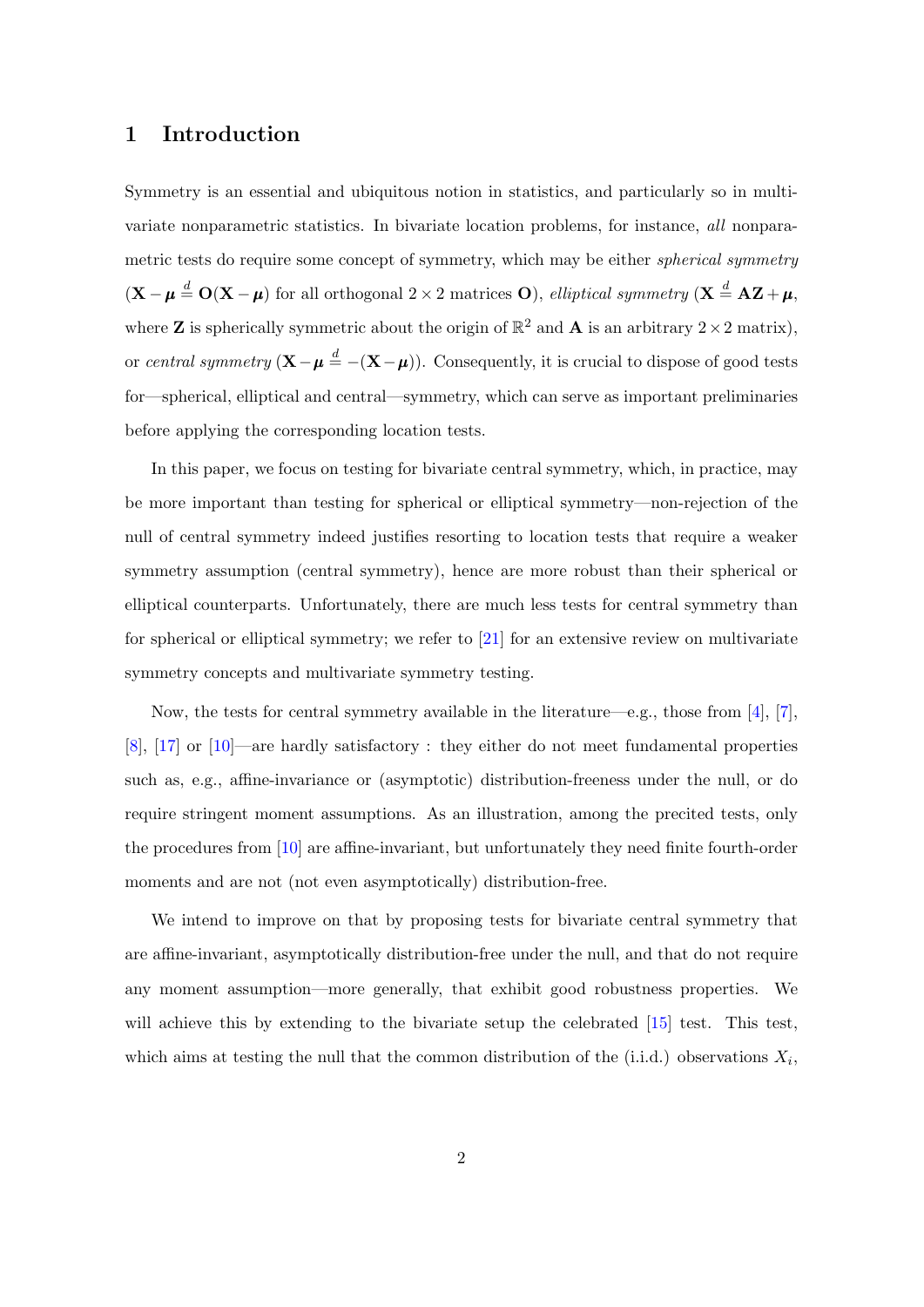- $i = 1, \ldots, n$  $i = 1, \ldots, n$  $i = 1, \ldots, n$ , is symmetric about the origin, say<sup>1</sup>, proceeds in two steps:
	- (i) the sample is reordered into  $X_{A_1}, X_{A_2}, \ldots, X_{A_n}$  according to  $|X_{A_1}| \leq |X_{A_2}| \leq \ldots \leq$  $|X_{A_n}|$ , an ordering that is uniquely defined with probability one under absolute continuity (the  $A_i$ 's are sometimes called the *anti-ranks* of the  $|X_i|$ 's);
	- (ii) the number of runs— $R^{(n)}$ , say—in the sequence of signs  $\text{Sign}(X_{A_1}), \ldots, \text{Sign}(X_{A_n})$  is recorded (the term run refers to a maximal sequence of consecutive ones or minus ones), and the null hypothesis is rejected for small values of  $R^{(n)}$ .

What makes it natural to try and turn this test into a test for bivariate central symmetry is its many good properties. The test enjoys strong invariance properties (see Section [2.3\)](#page-6-0), yielding exact distribution-freeness under the null. It is fairly robust to outliers and does not require any moment assumption. More importantly, it has been shown to be consistent against any asymmetric alternative associated with an a.e. continuous density  $f$  ([\[9\]](#page-25-4)) and to be very competitive compared to other universally consistent tests  $([15])$  $([15])$  $([15])$ . Finally, it is extremely simple to implement : the test statistic  $R^{(n)}$  is computationally simple, and for large sample sizes, the test can be based on the (null) asymptotic standard normal distribution of  $n^{-1/2}(2R^{(n)}-n)$ ; see [\[6\]](#page-25-5).

Extending McWilliams' test to the multidimensional setup requires defining appropriate multivariate versions of Steps (i)-(ii) above. Compared to the spherically symmetric construction from [\[14\]](#page-26-3) (that results into a test for spherical symmetry; see Section [4.1](#page-11-0) below), our proposal is of a more nonparametric nature. More specifically, we propose the following bivariate extensions of Steps (i)-(ii):

(i) In the univariate case, the random permutation does not require a genuine distance from the null symmetry center, but rather only a center-outward ordering of the observations. In the bivariate setup, it therefore seems natural to order observations

<span id="page-2-0"></span><sup>&</sup>lt;sup>1</sup>Also in the bivariate case, we will throughout test for central symmetry about the origin, which is clearly without any loss of generality since testing symmetry about any other fixed value  $\mu_0 \in \mathbb{R}^2$  would just be achieved by applying the proposed origin-based tests to the centered observations  $\mathbf{X}_i - \boldsymbol{\mu}_0$ ,  $i = 1, \ldots, n$ .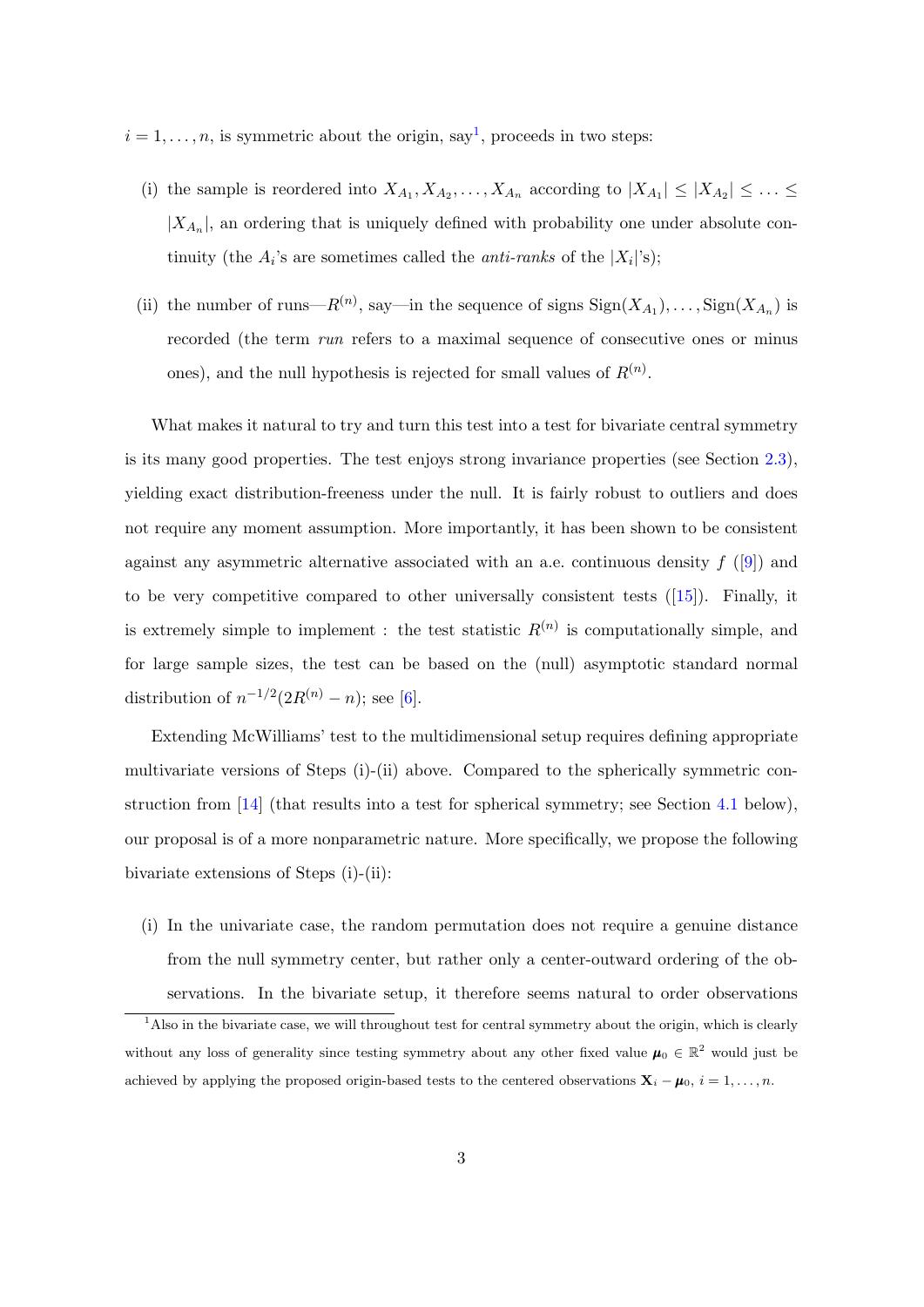according to some *statistical depth function*  $([25])$  $([25])$  $([25])$ , which is actually providing such a two-dimensional center-outward ordering.

(ii) In McWilliams' runs test statistic, a new run is obtained exactly when  $\text{Sign}(X_{A_i}) \neq$  $Sign(X_{A_{i-1}})$ , or equivalently, when the origin is contained in the interval with end points  $X_{A_i}$  and  $X_{A_{i-1}}$ —an interval that can be seen as the *simplex* with vertices  $X_{A_i}$ and  $X_{A_{i-1}}$ . In the bivariate setup, this suggests defining a runs statistic as the number of simplices with vertices  $X_{A_i}$ ,  $X_{A_{i-1}}$ ,  $X_{A_{i-2}}$  that contain the origin.

As we show below, the resulting bivariate McWilliams tests, as desired, are tests of central symmetry, and enjoy many nice properties of their univariate antecedent.

The paper is organized as follows. Section [2](#page-3-0) describes the proposed test statistics : first, the concept of statistical depth functions is shortly discussed (Section [2.1\)](#page-4-0) and the simplicial bivariate runs are defined (Section [2.2\)](#page-6-1); then the proposed test statistics are provided and their invariance properties are studied (Section [2.3\)](#page-6-0). In Section [3,](#page-8-0) the null asymptotic distribution of our tests is derived, which establishes in particular their asymptotic distribution-freeness. Section [4](#page-11-1) is dedicated to Monte Carlo experiments : several competitors are briefly described (Section [4.1\)](#page-11-0) before the Monte Carlo study is conducted (Section [4.2\)](#page-13-0). Section [5](#page-16-0) provides some final comments. Eventually, the Appendix collects technical proofs.

## <span id="page-3-0"></span>2 The proposed tests

Consider the null hypothesis  $\mathcal{H}_0^{\text{centr}}$  under which the bivariate observations  $\mathbf{X}_i$ ,  $i = 1, \ldots, n$ , are mutually independent and admit a common pdf  $f$  (with respect to the Lebesgue measure on  $\mathbb{R}^2$ ) that satisfies  $f(\mathbf{x}) = f(-\mathbf{x})$  almost everywhere in  $\mathbf{x} \in \mathbb{R}^2$  (central symmetry about the origin). As announced in the Introduction, we propose tests for bivariate central symmetry that rely on (i) a random permutation of the observations determined by some statistical depth function, and on (ii) an original concept of bivariate runs. Sections [2.1](#page-4-0) and [2.2](#page-6-1) respectively focus on these two aspects.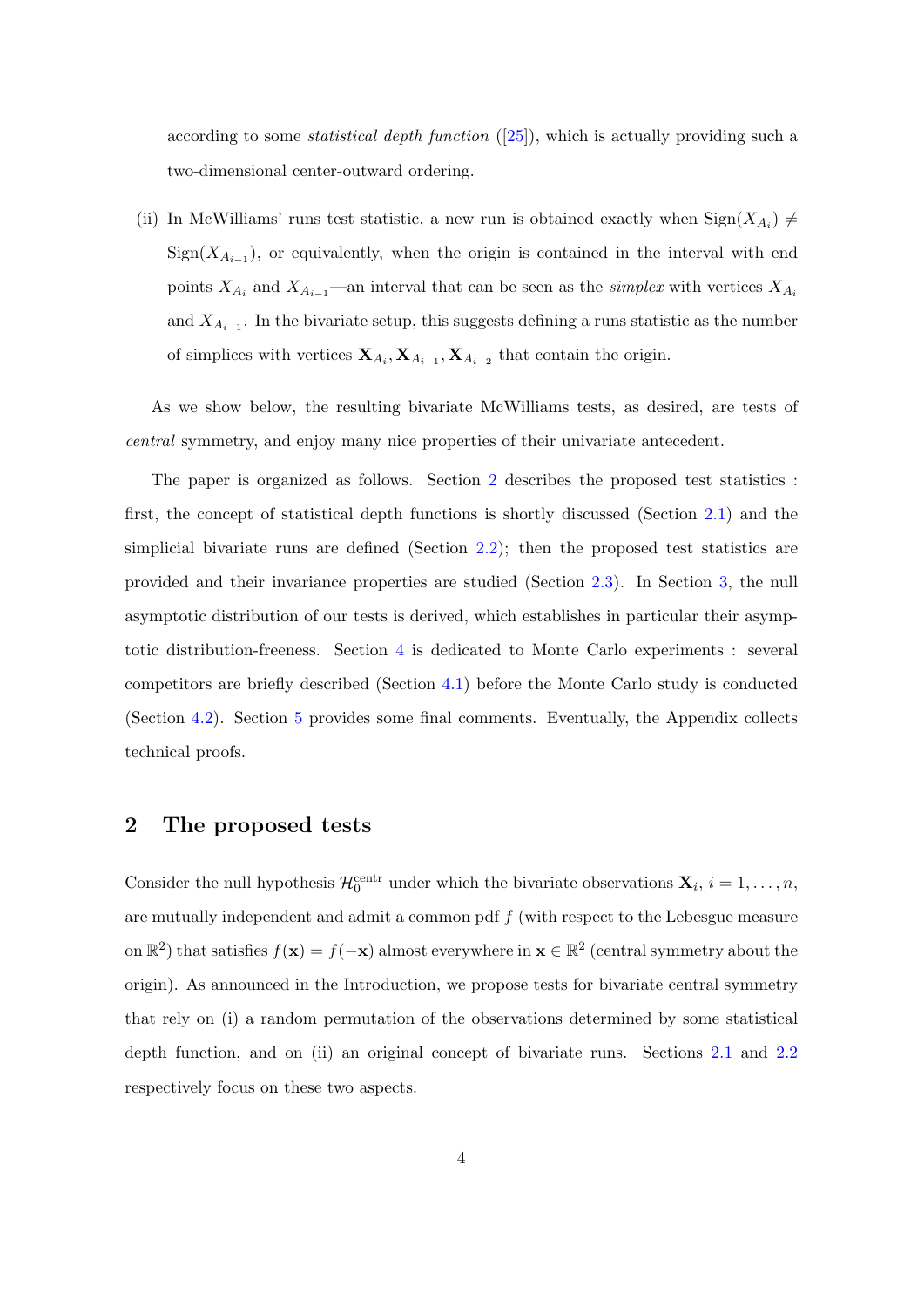#### <span id="page-4-0"></span>2.1 Statistical depth functions

Informally, a k-variate statistical depth function  $D(\cdot, P) : \mathbb{R}^k \to [0, 1]$  provides, for each  $\mathbf{x} \in \mathbb{R}^k$  $\mathbb{R}^k$ , a measure  $D(\mathbf{x}, P)$  of how central **x** is relative to the probability measure P over  $\mathbb{R}^k$  (the larger  $D(\mathbf{x},P)$  the more central  $\mathbf{x}$ ). According to [\[25\]](#page-27-0), a statistical depth function should satisfy the following four properties:

- P1 affine-invariance: for any invertible  $k \times k$  matrix **A** and any  $\mathbf{b} \in \mathbb{R}^k$ ,  $D(\mathbf{Ax}+\mathbf{b}, P_{\mathbf{A},\mathbf{b}})$  =  $D(\mathbf{x}, P)$  where, for any k-dimensional Borel set B,  $P_{\mathbf{A},\mathbf{b}}[B] := P[\mathbf{A}^{-1}(B - \mathbf{b})];$
- P[2](#page-4-1) maximality at center: if P is centrally symmetric<sup>2</sup> about  $x_0 \in \mathbb{R}^k$ , then  $D(x_0, P) \ge$  $D(\mathbf{x}, P)$  for any  $\mathbf{x} \in \mathbb{R}^k$ ;
- P3 monotonicity relative to any deepest point: if  $D(\mathbf{x}_0, P) \ge D(\mathbf{x}, P)$  for any  $\mathbf{x} \in \mathbb{R}^k$ , then  $\lambda \mapsto D(\mathbf{x}_0 + \lambda(\mathbf{x} - \mathbf{x}_0), P)$  is monotone non-increasing over  $[0, \infty);$
- P4 vanishing at infinity: as  $\|\mathbf{x}\| \to \infty$ ,  $D(\mathbf{x}, P) \to 0$ .

The properties P1-P3 directly entail that statistical depth functions induce an affine-invariant center-outward ordering of points in  $\mathbb{R}^k$ , where the (depth) center—i.e., the deepest point coincides, for symmetric distributions, with the symmetry center.

Classical examples of statistical depths include

- 1. The [\[22\]](#page-26-4) halfspace depth  $D^H(\mathbf{x},P) = \inf_{H \in \mathcal{H}_\mathbf{x}} P[H]$ , where  $\mathcal{H}_\mathbf{x}$  stands for the collection of closed halfspaces in  $\mathbb{R}^k$  with **x** on their boundary hyperplane;
- 2. The [\[12\]](#page-26-5) simplicial depth  $D^{S}(\mathbf{x}, P) = P[\mathbf{x} \in S(\mathbf{X}_1, \mathbf{X}_2, \dots, \mathbf{X}_{k+1})],$  where the  $\mathbf{X}_i$ 's are i.i.d. with common distribution P and  $S(\mathbf{x}_1, \mathbf{x}_2, \dots, \mathbf{x}_{k+1})$  stands for the closed simplex with vertices  $\mathbf{x}_1, \mathbf{x}_2, \ldots, \mathbf{x}_{k+1}$  in  $\mathbb{R}^k$ ;
- 3. The simplicial volume depth (sometimes also referred to as Oja depth in the literature)  $D^{SV}(\mathbf{x},P) = 1/[1 + \mathrm{E}_{P}[m_k(S(\mathbf{x}, \mathbf{X}_1, \mathbf{X}_2, \dots, \mathbf{X}_k))]]$ , where the  $\mathbf{X}_i$ 's are i.i.d.

<span id="page-4-1"></span> $^{2}[25]$  $^{2}[25]$  also consider P2 for weaker concepts of symmetry, namely angular and halfspace symmetry, but, for our purposes, we may restrict to central symmetry in the sequel.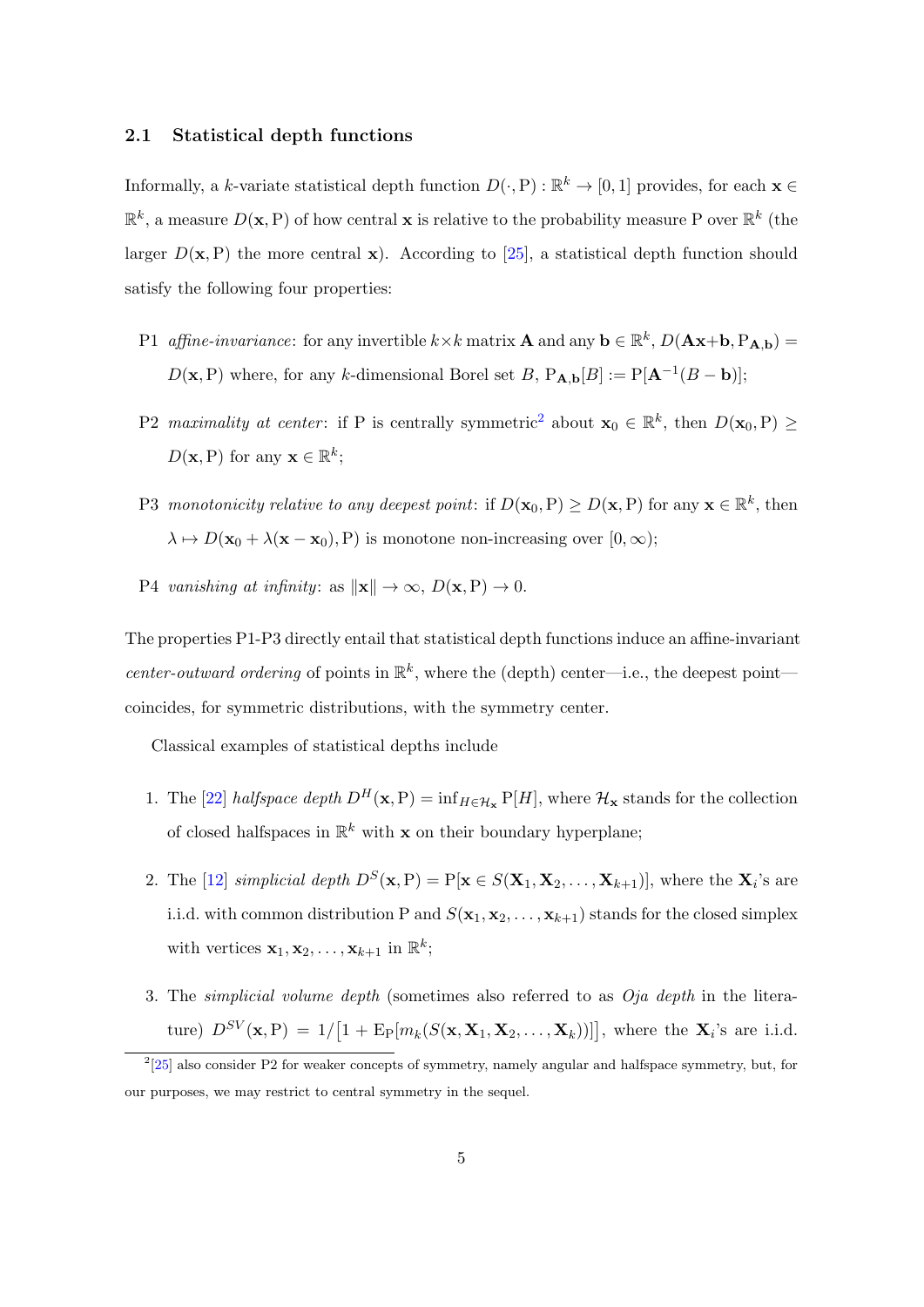with common distribution P and  $m_k$  denotes the Lebesgue measure in  $\mathbb{R}^k$ . This depth does not satisfy P1; however, if  $\Sigma_P$  is some affine-equivariant scatter matrix functional (in the sense that  $\Sigma_{P_{A,b}} = A\Sigma_{P}A'$  for any invertible  $k \times k$  matrix **A** and any k-vector **b**), then the modified simplicial volume depth  $D_{\text{mod}}^{SV}$  $1/[1+(\det \mathbf{\Sigma}_{\mathrm{P}})^{-1/2}\mathrm{E}_{\mathrm{P}}[m_k(S(\mathbf{x}, \mathbf{X}_1, \mathbf{X}_2, \dots, \mathbf{X}_k))]]$  satisfies P1.

The corresponding deepest points  $\theta_{D^H}$ ,  $\theta_{D^S}$  and  $\theta_{D^{SV}}(=\theta_{D_{mod}^{SV}})$  are called the Tukey median, the simplicial median and the [\[19\]](#page-26-6) median, respectively. In the univariate case, they all reduce to the univariate median, which justifies the terminology.

Of course, whenever k-variate observations  $X_i$ ,  $i = 1, \ldots, n$ , are available, sample depth functions are simply obtained as  $\mathbf{x} \mapsto D(\mathbf{x}, P^{(n)})$ , where  $P^{(n)}$  denotes the corresponding empirical distribution. As their population counterparts, sample depth functions are providing a center-outward ordering with respect to the corresponding deepest point or multivariate sample median,  $\boldsymbol{\theta}_D^{(n)}$  say.

In the univariate McWilliams' test statistic (see Page [3\)](#page-1-0), however, observations are permuted according to a center-outward ordering with respect to the null symmetry center namely the origin of the real line—and not with respect to the median. To properly extend the McWilliams test to the bivariate setup in the sequel, we therefore replace  $D(\cdot, P^{(n)})$ with  $D(\cdot, P_{sym}^{(n)})$ , where  $P_{sym}^{(n)}$  denotes the empirical distribution of the symmetrized sample  $(\pm X_1, \ldots, \pm X_n)$  of size  $2n$ . Clearly, it follows from P2 that the deepest point then is the origin of  $\mathbb{R}^2$ , hence that the resulting center-outward ordering is indeed relative to the null symmetry center.

In the univariate case, the three depth functions above, in their symmetrized versions, will make x deeper than y iff  $|x| < |y|$ . Therefore, the three resulting center-outward orderings, unlike the statistical depth functions themselves, do strictly agree, and lead to the same ordering as in Step (i) of the McWilliams procedure.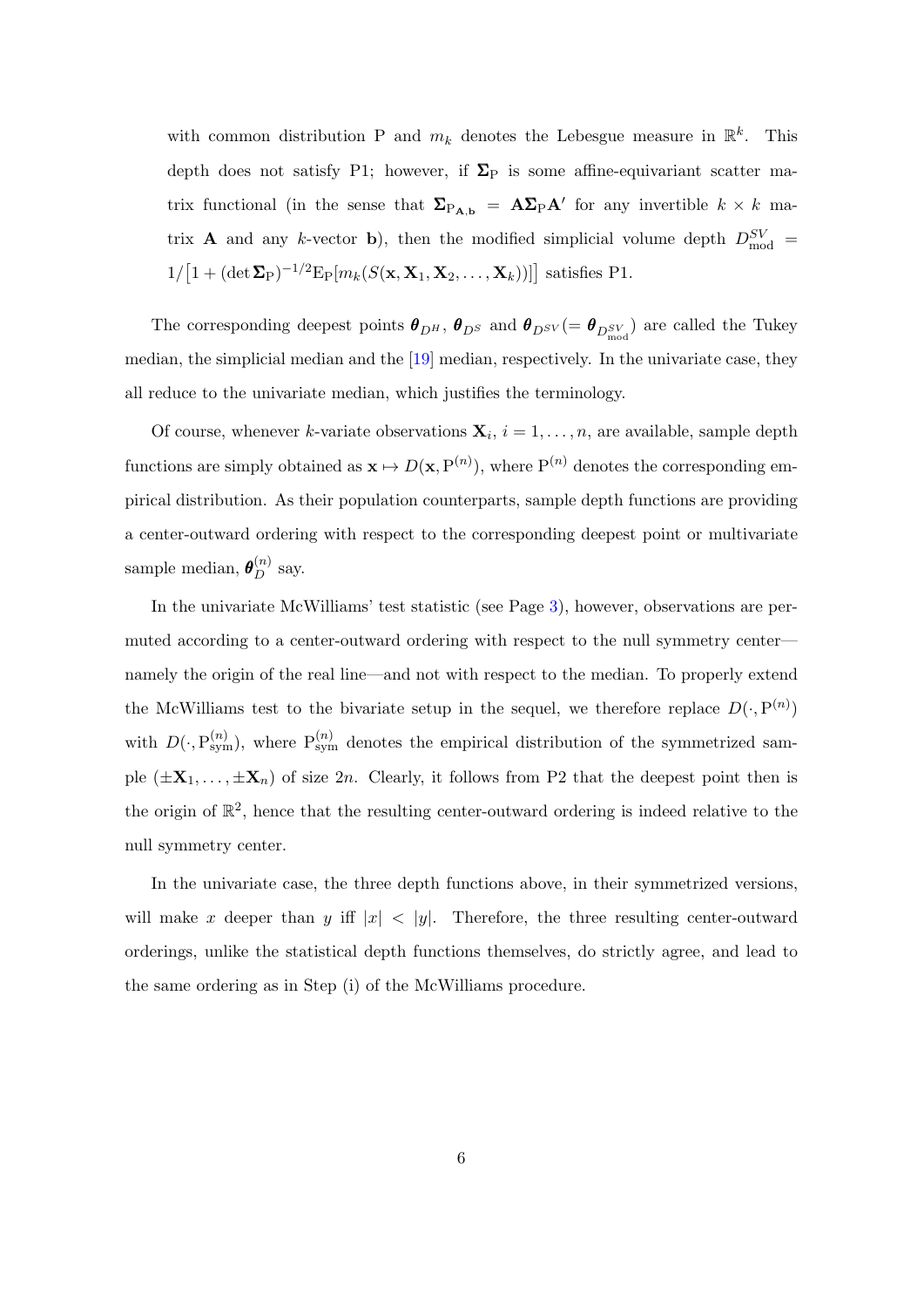#### <span id="page-6-1"></span>2.2 Simplicial runs

As mentioned in the Introduction, the univariate [\[15\]](#page-26-2) test statistic is based on the number of runs in some given sequence. This number of runs, in an ordered real sequence  $x_1, \ldots, x_n$ , can be written as  $1 + \sum_{i=2}^{n} \mathbb{I}_{[\text{Sign}(x_i) \neq \text{Sign}(x_{i-1})]}$ . Our bivariate extension is motivated by the fact that the same runs statistic can also be expressed as  $1 + \sum_{i=2}^{n} \mathbb{I}_{[0 \in S(x_i, x_{i-1})]},$ where  $S(x, y) = [\min(x, y), \max(x, y)]$  stands for the simplex with vertices  $x, y \in \mathbb{R}$ , that is, for the convex hull of those two points on the real line.

For a sequence of bivariate vectors  $x_1, \ldots, x_n$ , it is then natural to define the number of (simplicial) runs as

<span id="page-6-2"></span>
$$
1 + \sum_{i=3}^{n} \mathbb{I}_{\left[0 \in S(\mathbf{x}_i, \mathbf{x}_{i-1}, \mathbf{x}_{i-2})\right]},
$$
\n<sup>(1)</sup>

where  $S(\mathbf{x}, \mathbf{y}, \mathbf{z})$  still denotes the closed simplex with vertices  $\mathbf{x}, \mathbf{y}, \mathbf{z} \in \mathbb{R}^2$ . The connection between [\(1\)](#page-6-2) and the bivariate simplicial depth (of the origin of  $\mathbb{R}^2$ ) is obvious; see [\[12\]](#page-26-5) or Section [2.1.](#page-4-0) Clearly, the ordering of the  $x_i$ 's explains that [\(1\)](#page-6-2) avoids the U-statistic structure that characterizes the sample simplicial depth.

### <span id="page-6-0"></span>2.3 The proposed test statistics

Let  $X_i$ ,  $i = 1, \ldots, n$ , be bivariate observations and let D be a statistical depth function on  $\mathbb{R}^2$ . Sections [2.1](#page-4-0) and [2.2](#page-6-1) lead to extending the univariate [\[15\]](#page-26-2) test statistic into

$$
R_D^{(n)} = 1 + \sum_{i=3}^n \mathbb{I}_{\left[0 \in S(\mathbf{X}_{A_i}, \mathbf{X}_{A_{i-1}}, \mathbf{X}_{A_{i-2}})\right]},
$$

where the reordered observations  $X_{A_1}, \ldots, X_{A_n}$  are defined through

<span id="page-6-3"></span>
$$
D(\mathbf{X}_{A_1}, P_{sym}^{(n)}) \ge D(\mathbf{X}_{A_2}, P_{sym}^{(n)}) \ge \ldots \ge D(\mathbf{X}_{A_n}, P_{sym}^{(n)}); \tag{2}
$$

as in Section [2.1,](#page-4-0)  $P_{sym}^{(n)}$  stands for the empirical distribution of the symmetrized sample  $(\pm X_1, \ldots, \pm X_n)$ . If ties occur in [\(2\)](#page-6-3), we impose that each block of undefined antiranks  $A_{j+1}, \ldots, A_{j+r}$  forms a monotone increasing sequence (we avoid breaking the ties randomly as this would possibly affect affine-invariance of  $R_D^{(n)}$ ; see Proposition [1](#page-7-0) below). Parallel to the univariate case, the resulting bivariate test for central symmetry— $\phi_D^{(n)}$ , say—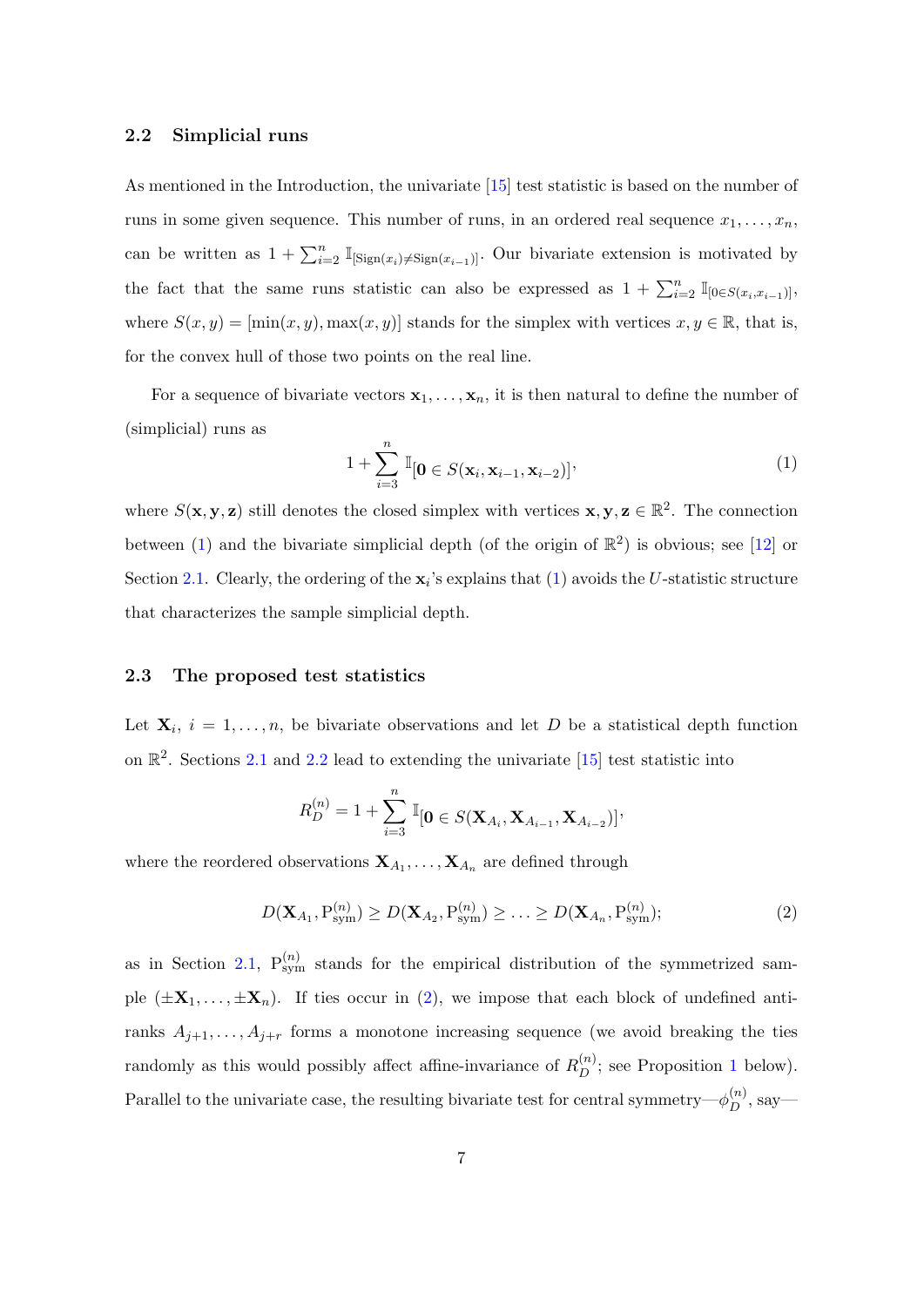rejects  $\mathcal{H}_0^{\text{centr}}$  for small values of the number of simplicial runs  $R_D^{(n)}$ . Critical values will be derived in Section [3](#page-8-0) below.

As mentioned in the Introduction, the univariate McWilliams statistic  $R^{(n)}$  enjoys strong invariance properties. It is indeed straightforward to check that  $R^{(n)}$  is invariant under any transformation of the form

<span id="page-7-1"></span>
$$
g_h: \mathbb{R} \times \ldots \times \mathbb{R} \longrightarrow \mathbb{R} \times \ldots \times \mathbb{R}
$$
  

$$
(x_1, \ldots, x_n) \mapsto (h(x_1), \ldots, h(x_n)),
$$
  
(3)

where  $h : \mathbb{R} \to \mathbb{R}$  is an odd, continuous, and monotone increasing function satisfying  $h(+\infty) =$  $+\infty$ . All such transformations form a group  $\mathcal{G}, \circ$  that happens to generate the null hypothesis of symmetry about zero. The exact distribution-freeness of  $R^{(n)}$  under the null is a direct corollary of this invariance under a generating group.

One might wonder whether our bivariate statistics  $R_D^{(n)}$  are similarly invariant under a group of transformations that generates the null  $\mathcal{H}_0^{\text{centr}}$  of central symmetry about the origin. Unfortunately, the answer is negative. Actually, for each of the three depth functions  $D^H$ ,  $D^S$ , and  $D^{SV}/D_{mod}^{SV}$  introduced in Section [2.1,](#page-4-0) it can be checked that  $R_D^{(n)}$  fails to be invariant under the group of radial transformations

$$
g_h: \mathbb{R}^2 \times \ldots \times \mathbb{R}^2 \rightarrow \mathbb{R}^2 \times \ldots \times \mathbb{R}^2
$$

$$
(\mathbf{x}_1, \ldots, \mathbf{x}_n) \rightarrow \left( h^{\|\cdot\|}(\|\mathbf{x}_1\|) \frac{\mathbf{x}_1}{\|\mathbf{x}_1\|}, \ldots, h^{\|\cdot\|}(\|\mathbf{x}_n\|) \frac{\mathbf{x}_n}{\|\mathbf{x}_n\|} \right),
$$

where  $h^{\|\cdot\|}: \mathbb{R}^+ \to \mathbb{R}^+$  is continuous, monotone increasing, and satisfies  $h^{\|\cdot\|}(0) = 0$  and  $h^{\|\cdot\|}(+\infty) = +\infty$ ; these transformations extend those in [\(3\)](#page-7-1) in a spherical fashion and form a group that generates the null  $\mathcal{H}^{\text{spher}}_0$  $_0^{\text{spner}}$  of bivariate spherical symmetry about the origin. Since  $\mathcal{H}_0^{\text{cpher}} \subset \mathcal{H}_0^{\text{centr}}$ , this implies that  $R_D^{(n)}$  (at least for the three depth functions considered above) cannot be invariant under a group of transformations that generates  $\mathcal{H}_0^{\text{centr}}$ .

<span id="page-7-0"></span>The statistics  $R_D^{(n)}$ , however, are permutation-invariant and affine-invariant. Affineinvariance, which is a classical requirement in multivariate statistics, removes any dependence on the choice of the underlying coordinate system and ensures that the performances of the corresponding tests will not be affected by the variance-covariance structure—under infinite second-order moments, the "scatter" structure—of the underlying distribution.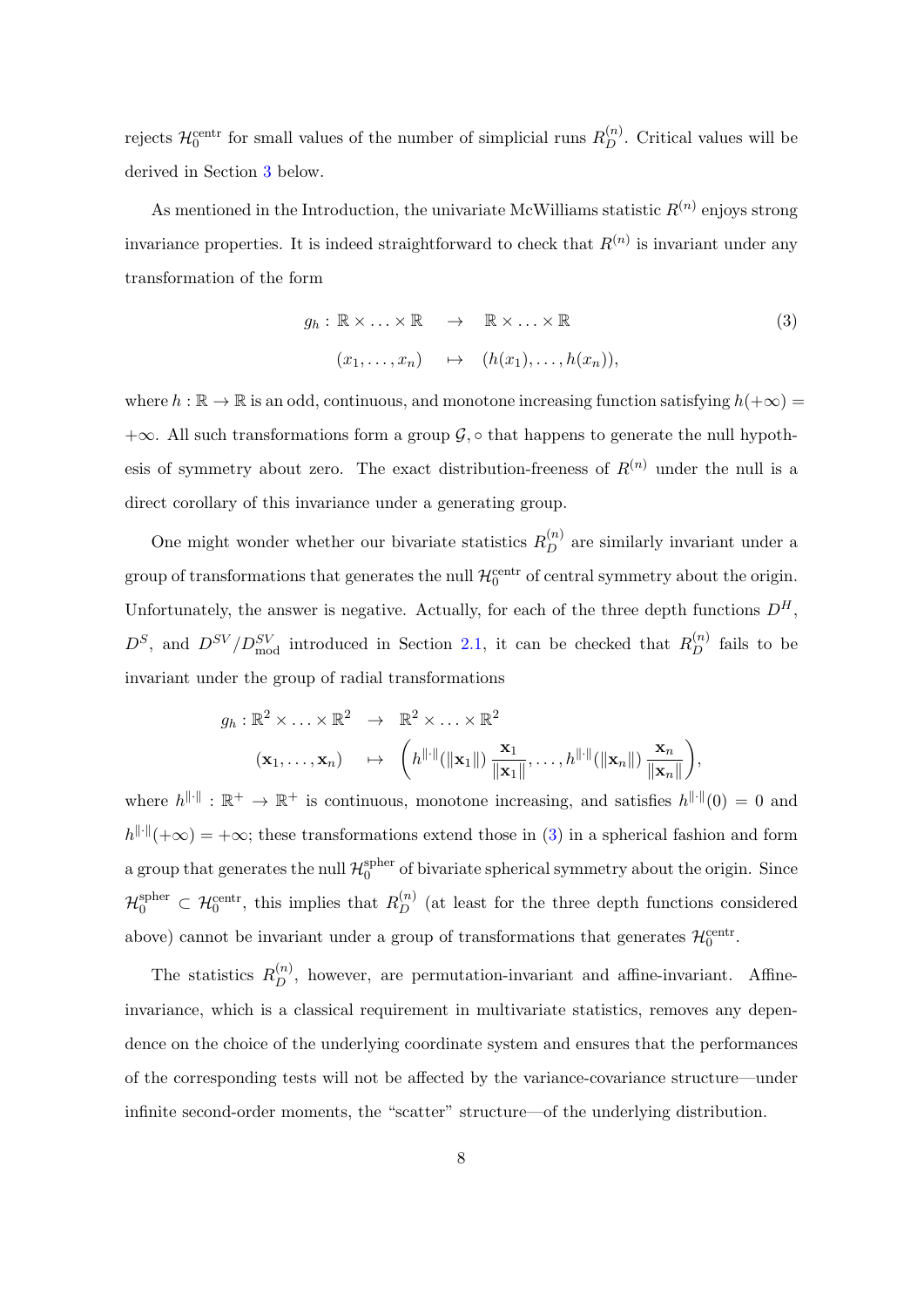PROPOSITION 1 (i)  $R_D^{(n)}$  is invariant under permutations of the observations. (ii) If D satis-fies P1 from Section [2.1,](#page-4-0) then  $R_D^{(n)}$  is affine-invariant, in the sense that  $R_D^{(n)}(\mathbf{AX}_1,\dots,\mathbf{AX}_n)$  $=R_D^{(n)}(\mathbf X_1,\ldots,\mathbf X_n)$  for any invertible  $2\times 2$  matrix **A**.

We omit a proof here, as Part (i) is obvious and Part (ii) follows from both the affineinvariance of the anti-ranks  $A_i$  (thanks to P1) and the affine-invariance of the indicator function of the event that the origin belongs to a data-based simplex (which can be estab-lished as in [\[12,](#page-26-5) Page 407]). This entails affine-invariance of  $R_{DH}^{(n)}$ ,  $R_{DS}^{(n)}$  and  $R_{DS}^{(n)}$  $\mathbb{Z}_{\text{mod}}^{(n)}$ . Note that, in order to ensure affine-invariance of the anti-ranks, it suffices that the center-outward ordering is affine-invariant, while the exact value of the depth needs not be affine-invariant. This shows that  $R_{D^{SV}}^{(n)}$  is affine-invariant, too.

### <span id="page-8-0"></span>3 Asymptotic null distribution

In this section, we derive the asymptotic null distribution of  $R_D^{(n)}$ , which is of course needed to apply the corresponding test  $\phi_D^{(n)}$  (at a fixed asymptotic level  $\alpha$ ). Obtaining this asymptotic distribution of  $R_D^{(n)}$ , however, is much more difficult than deriving the asymptotic null distribution of the McWilliams' test statistic, as, unlike the summands in the latter, the summands in  $R_D^{(n)}$  are not mutually independent. Note that they further do not form a stationary sequence. We therefore need a nonstandard CLT, that also applies to triangular arrays of random variables (since the whole collection of anti-ranks may be affected by the introduction of an extra observation  $\mathbf{X}_{n+1}$ ). We will make use of the following recent result.

<span id="page-8-1"></span>THEOREM 1 ([\[18\]](#page-26-7)) Let  $(Z_{n,i})_{i=1,\ldots,n}$ ,  $n \in \mathbb{N}_0$ , be a triangular array of random variables with mean zero. Assume that

- (*i*)  $\sup_n \sum_{i=1}^n E[Z_{n,i}^2] < \infty$ ;
- (ii) for all  $\varepsilon > 0$ ,  $\sum_{i=1}^{n} \mathbb{E}[Z_{n,i}^2 \mathbb{I}_{[|Z_{n,i}| > \varepsilon]}] = o(1)$  as  $n \to \infty$ ;
- (iii) there exists a summable sequence  $(a_h)$  such that, for all  $m \in \mathbb{N}_0$  and all indices  $1 \leq$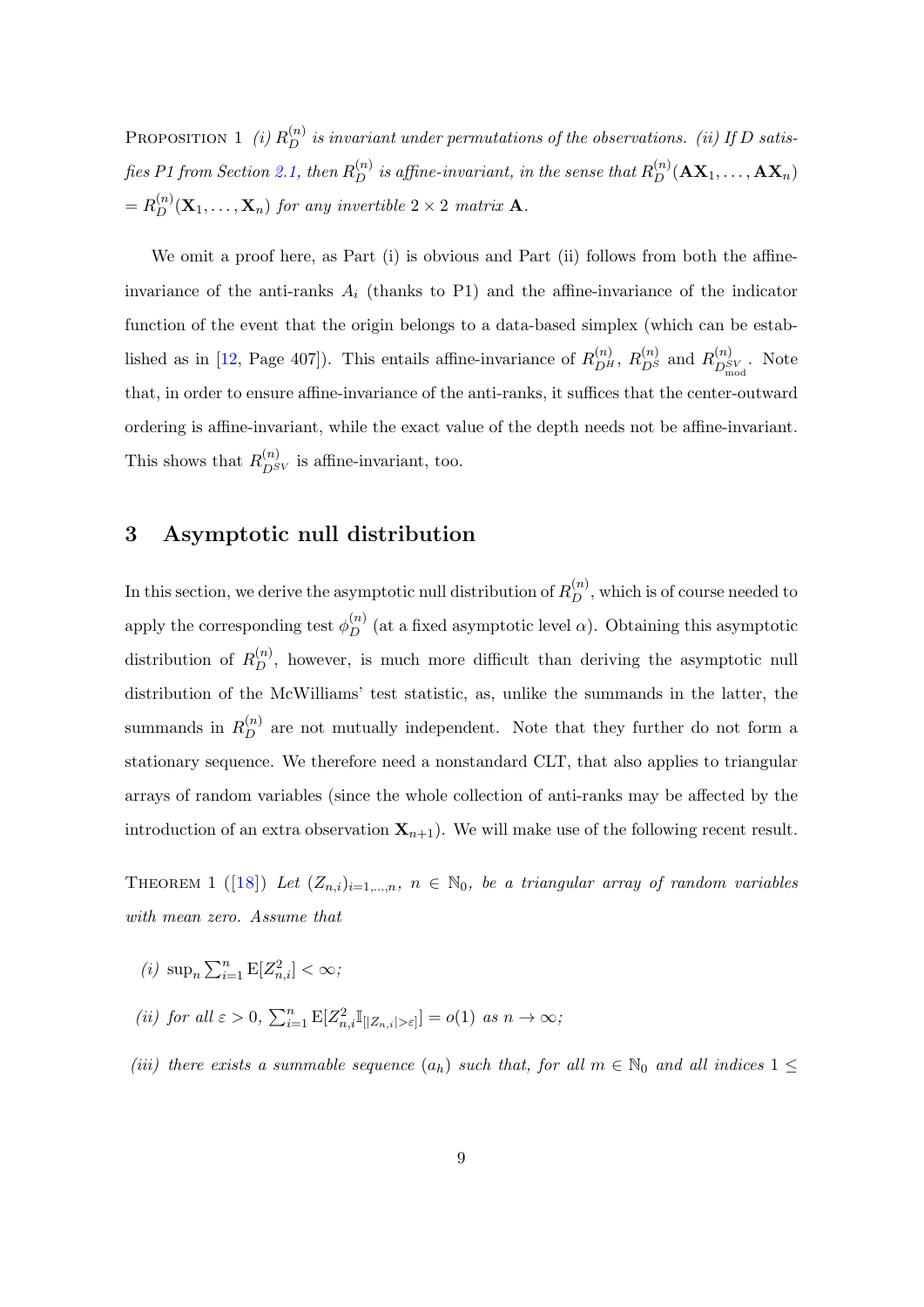$i_1 < i_2 < \ldots < i_m + h =: j_1 \leq j_2 \leq n$ ,

$$
|\text{Cov}[g(Z_{n,i_1},\ldots,Z_{n,i_m}),Z_{n,j_1}]| \le a_h(\text{E}[g^2(Z_{n,i_1},\ldots,Z_{n,i_m})])^{1/2}\max((\text{E}[Z_{n,j_1}^2])^{1/2},n^{-1/2})
$$

for all measurable and square integrable functions  $g : \mathbb{R}^m \to \mathbb{R}$ , and

$$
\left|\text{Cov}[g(Z_{n,i_1},\ldots,Z_{n,i_m}),Z_{n,j_1}Z_{n,j_2}]\right|\leq a_h\|g\|_{\infty}\left(\text{E}[Z_{n,j_1}^2]+\text{E}[Z_{n,j_2}^2]+n^{-1}\right)
$$

for all measurable and bounded functions  $g : \mathbb{R}^m \to \mathbb{R}$  with  $||g||_{\infty} := \sup_{\mathbf{x} \in \mathbb{R}^m} |g(\mathbf{x})|$ .

Then, provided that  $\sigma^2 := \lim_{n \to \infty} \text{Var}[\sum_{i=1}^n Z_{n,i}] < \infty$ ,  $\sum_{i=1}^n Z_{n,i}$  is asymptotically normal with mean zero and variance  $\sigma^2$ .

In order to apply this result, we need the subsequent three lemmas (which are proved in the Appendix) and the two following assumptions:

- (A1) consistency:  $\sup_{\mathbf{x} \in \mathbb{R}^2} |D(\mathbf{x}, P^{(n)}) D(\mathbf{x}, P)| = o(1)$  almost surely as  $n \to \infty$ , where  $P^{(n)}$ denotes the empirical distribution associated with  $n$  random vectors that are i.i.d.  $P$ .
- (A2) strict monotonicity: the mapping  $\alpha \mapsto g_P(\alpha) = P[\{\mathbf{x} \in \mathbb{R}^2 : D(\mathbf{x}, P) \ge \alpha\}]$  is strictly decreasing on  $(\alpha_{\min}, \alpha_{\max})$ , with  $\alpha_{\min} = \inf{\alpha > 0 : g_P(\alpha) < 1}$  and  $\alpha_{\max} = \sup{\alpha > 0}$  $0 : g_{P}(\alpha) > 0$ .

Assumption (A1) is satisfied for halfspace depth, simplicial depth, and projection depth (under mild assumptions on the univariate location and scale functionals used in this depth); see [\[24\]](#page-27-1), Remark 2.5. Under finite second-order moments, it also holds for Mahalanobis depth; see [\[13\]](#page-26-8), Remark 2.2. As for Assumption  $(A2)$ , it is easy to show that it holds in particular when (i) P is absolutely continuous with respect to the Lebesgue measure over  $\mathbb{R}^2$ , (ii) the support C of P is convex, and (iii)  $\mathbf{x} \mapsto D(\mathbf{x},P)$  is continuous<sup>[3](#page-9-0)</sup>.

<span id="page-9-1"></span>LEMMA 1 Let  $\mathbf{x}, \mathbf{y}, \mathbf{z} \in \mathbb{R}^2$  be in "general position from the origin"—in the sense that all straight lines through the origin contain at most one element of  $\{x, y, z\}$ . Then there are

<span id="page-9-0"></span><sup>&</sup>lt;sup>3</sup>In the absolutely continuous case considered, continuity holds for most depths, including, e.g., halfspace depth, simplicial depth, and projection depth; see, in [\[20\]](#page-26-9), Assumption (Q1), the comment below Theorem 3.1, and the proof of Lemma A.1.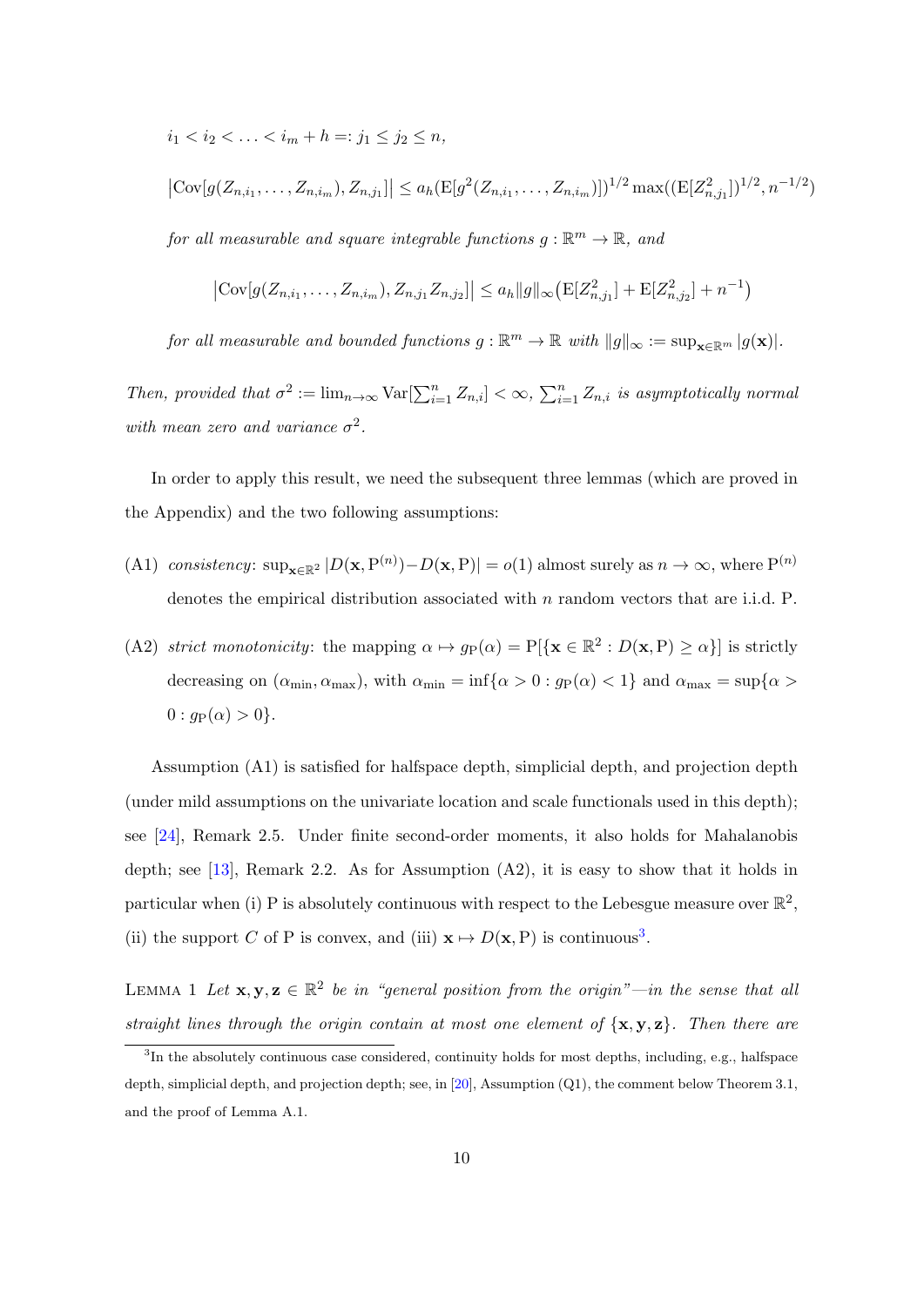exactly two vectors  $(s_x, s_y, s_z) \in \{-1, 1\}^3$  such that  $\mathbf{0} \in S(s_x \mathbf{x}, s_y \mathbf{y}, s_z \mathbf{z})$ , and those two vectors are opposite of each other.

<span id="page-10-1"></span>LEMMA 2 Let  $X_1, \ldots, X_4$  be i.i.d. random vectors in  $\mathbb{R}^2$  with common centrally symmetric distribution P. Then, for any  $\tau \in (0, \sup_{\mathbf{x}} D(\mathbf{x}, P))$ , the probability

$$
p_{\tau,\mathbf{P}} = \mathbf{P} \Big[ \mathbf{0} \in S(\mathbf{X}_1, \mathbf{X}_2, \mathbf{X}_3), \mathbf{0} \in S(\mathbf{X}_2, \mathbf{X}_3, \mathbf{X}_4) \mid D(\mathbf{X}_i, \mathbf{P}) = \tau, \ i = 1, 2, 3, 4 \Big]
$$
  
=  $\mathbf{E} \Big[ \mathbb{I} \big[ \mathbf{0} \in S(\mathbf{X}_1, \mathbf{X}_2, \mathbf{X}_3) \big] \mathbb{I} \big[ \mathbf{0} \in S(\mathbf{X}_2, \mathbf{X}_3, \mathbf{X}_4) \big] \mid D(\mathbf{X}_i, \mathbf{P}) = \tau, \ i = 1, 2, 3, 4 \Big]$ 

is equal to  $\frac{1}{12}$ .

<span id="page-10-0"></span>LEMMA 3 Let Assumptions  $(A1)$ - $(A2)$  hold, and consider the triangular array of random variables  $(\mathbb{I}_{n,i})_{i=3,...,n}, n \in \{3,4,...\},$  where  $\mathbb{I}_{n,i} := \mathbb{I}_{\left[0 \in S(\mathbf{X}_{A_i}, \mathbf{X}_{A_{i-1}}, \mathbf{X}_{A_{i-2}})\right]}$ )]. Then, under  $\mathcal{H}_0^{\text{centr}}$ , (i)  $\mathbb{E}[\mathbb{I}_{n,i}] = 1/4$  for all  $n,i$ ; (ii) for any  $\rho \in (0,1/2)$ ,

$$
\sup_{i\in\mathcal{I}_n(\rho)}\left|\mathrm{E}[\mathbb{I}_{n,i}\mathbb{I}_{n,i-1}]-\frac{1}{12}\right|=o(1)
$$

as  $n \to \infty$ , where  $\mathcal{I}_n(\rho) := \{ \lfloor \rho n \rfloor, \lfloor \rho n \rfloor + 1, \ldots, \lfloor (1 - \rho)n \rfloor \};$  (iii) for all n, the sequence  $(\mathbb{I}_{n,i})_{i=3,...,n}$  is 1-dependent.

With this in hand, we can then state the main result of this section; see the Appendix for a proof.

<span id="page-10-2"></span>THEOREM 2 Let Assumptions  $(A1)-(A2)$  hold, and assume that the statistical depth function D satisfies P2-P4. Then, under  $\mathcal{H}_0^{\text{centr}}, n^{-1/2}(4R_D^{(n)}-n-2)$  is asymptotically normal with mean zero and variance  $\sigma^2 = 11/3$ .

This theorem shows that the statistics  $R_D^{(n)}$  are asymptotically distribution-free. Of course, it also implies that the resulting tests  $\phi_D^{(n)}$  reject the null of central symmetry  $\mathcal{H}_0^{\text{centr}}$ at asymptotic level  $\alpha$  whenever

$$
\frac{4R_D^{(n)} - n - 2}{\sqrt{11n/3}} < \Phi^{-1}(\alpha),
$$

where Φ stands for the cumulative distribution function of the standard normal distribution.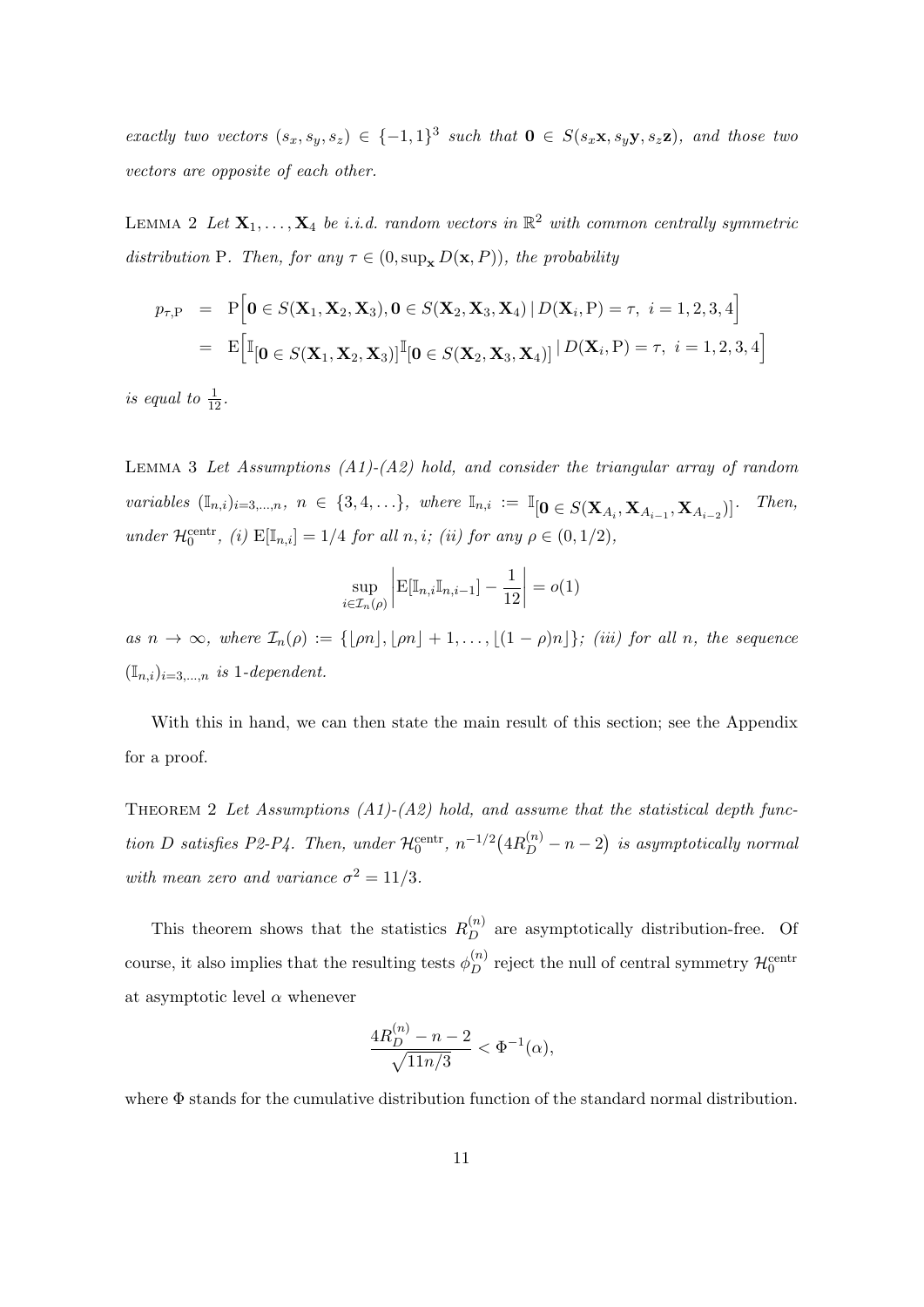### <span id="page-11-1"></span>4 Monte Carlo experiments

The aim of this section is to conduct a Monte Carlo study that evaluates the finite-sample performances of the proposed tests. We start by describing briefly the competing procedures we will consider.

### <span id="page-11-0"></span>4.1 Some competitors to our runs tests

We consider nine competitors, which may be grouped into the following four classes:

• The first competitors are related to the runs tests for spherical symmetry proposed in [\[14\]](#page-26-3). His extension of the [\[15\]](#page-26-2) procedure consists in reordering (Step (i)) the observations  $X_1, \ldots, X_n$  as  $X_{A_1}, \ldots, X_{A_n}$  according to their Euclidean norms  $\|X_i\|$ , and then defining (Step (ii)) his bivariate runs as consecutive inner products in the series  $U_{A_i}$ ,  $i = 1, \ldots, n$ , where  $\mathbf{U}_i := \mathbf{X}_i / ||\mathbf{X}_i||$  is the so-called *spatial sign* of  $\mathbf{X}_i$ . More precisely, [\[14\]](#page-26-3)'s bivariate runs test is based on the statistic

$$
T_{\mathrm{Marden}}^{(n)} = \sqrt{\frac{2}{n}} \, \sum_{i=2}^n \mathbf{U}_{A_i}' \mathbf{U}_{A_{i-1}},
$$

which is asymptotically standard normal under  $\mathcal{H}_0^{\text{spher}}$  $_0^{\text{spher}}$ , the null hypothesis of spherical symmetry about the origin. Besides the one-sided test  $\phi_{\text{Marden}}^{(n) \text{sphere}} := \mathbb{I}_{[T_{\text{Marden}}^{(n)} > \Phi^{-1}(1-\alpha)]}$ which is a natural extension of the univariate [\[15\]](#page-26-2) test, we also consider the two-sided test  $\phi_{\text{Marden2}}^{(n) \text{spher}} := \mathbb{I}_{[(T_{\text{Marden}}^{(n)})^2 > \chi_{1,1-\alpha}^2]}$  (where  $\chi_{\ell,1-\alpha}^2$  denotes the  $\alpha$ -upper quantile of the  $\chi^2_{\ell}$  distribution), as this is actually the test described in [\[14\]](#page-26-3).

The use of Euclidean distances leaves no doubt about the spherical nature of these tests. However, it is possible to extend them into tests of elliptical symmetry about the origin. Such tests are obtained by applying Marden's tests on standardized observations  $\hat{\Sigma}^{-1/2} \mathbf{X}_i$ ,  $i = 1, \ldots, n$ , where  $\hat{\Sigma}$  is some affine-equivariant shape estimator—in the sense that for any invertible  $2 \times 2$  matrix  $\mathbf{A}, \hat{\boldsymbol{\Sigma}}(\mathbf{A}\mathbf{X}_1,\dots,\mathbf{A}\mathbf{X}_n) = c\mathbf{A}\hat{\boldsymbol{\Sigma}}\mathbf{A}'$  for some constant c that may depend on the sample. Below we use the  $[23]$  shape estimator (with fixed location  $\mathbf{0} \in \mathbb{R}^2$ , which is defined as the solution of  $\frac{1}{n} \sum_{i=1}^n \mathbf{X}_i \mathbf{X}_i' / (\mathbf{X}_i' \mathbf{\Sigma}^{-1} \mathbf{X}_i) =$  $\frac{1}{2}\mathbf{\Sigma}$  under the constraint Trace $[\mathbf{\Sigma}] = 2$ . This leads us to add the ellipticity tests  $\phi_{\text{Marden}}^{(n) \text{ellipt}}$ Marden1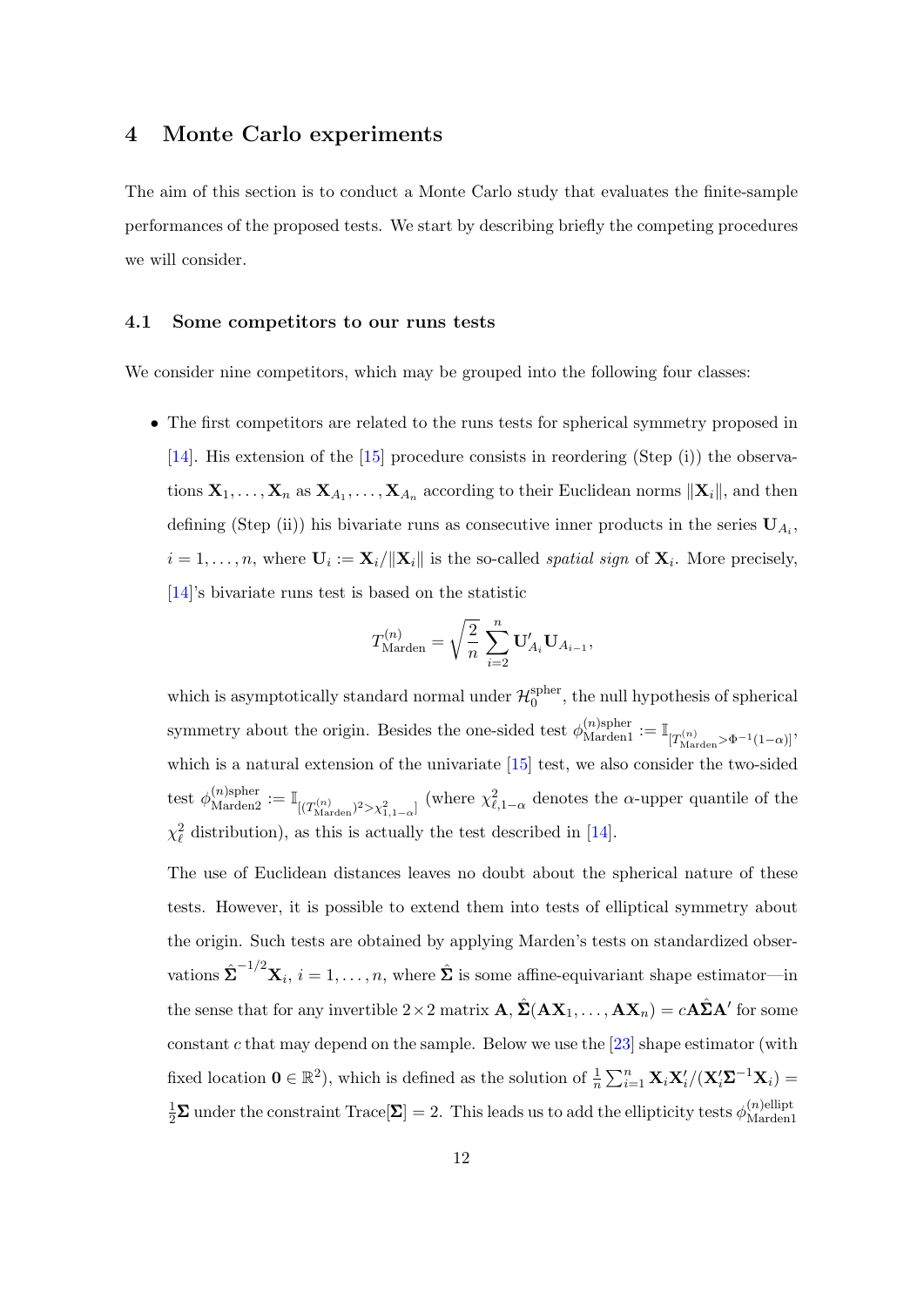and  $\phi_{\text{Marden2}}^{(n)$  ellipt to our simulation study. Since the emphasis of our work is not on these ellipticity tests, we do not prove that their asymptotic distributions under  $\mathcal{H}_0^{\text{ellipt}}$  $_0^{\text{empt}}$  (the hypothesis of elliptical symmetry about the origin) do coincide with those of  $\phi_{\text{Marden}}^{(n) \text{sphere}}$ Marden1 and  $\phi_{\mathrm{Marden2}}^{(n) \text{spher}}$  under  $\mathcal{H}_0^{\text{spher}}$  $_{0}^{\text{spner}}$  (yet the simulations below suggest that this is indeed the case).

• [\[3\]](#page-25-6) proposes a class of sphericity tests based on statistics of the form

$$
B^{(n)} = \frac{1}{n} \sum_{i,j=1}^{n} h(\mathbf{U}'_i \mathbf{U}_j) \min\left(1 - \frac{R_i - 1}{n}, 1 - \frac{R_j - 1}{n}\right),
$$

where h is defined over  $[-1, 1]$  and satisfies some regularity conditions (see Baringhaus 1991 for more details) and where  $R_i$ ,  $i = 1, ..., n$ , is the rank of  $\|\mathbf{X}_i\|$ among  $\|\mathbf{X}_1\|, \ldots, \|\mathbf{X}_n\|$ . We restrict below to  $h(t) = (t - \frac{1}{4})$  $\frac{1}{4}$ )/ $(\frac{17}{8} - t), t \in [-1, 1],$ for mainly two reasons: (i) the asymptotic null distribution of  $B^{(n)}$  then coincides (up to a multiplicative constant) with that of (the squared of) the natural Kolmogorov-Smirnov statistic for the problem under study, hence is fairly standard (whereas other choices of  $h$  would necessitate simulations to approximate the limiting null distribution); (ii) the resulting test— $\phi_{\text{Bar}}^{(n) \text{spher}}$ , say—then is a universally consistent sphericity test.

Again, we also consider the extension of this sphericity test into an ellipticity test,  $\phi_{\text{Bar}}^{(n)$ ellipt say (still obtained by applying the test  $\phi_{\text{Bar}}^{(n) \text{spher}}$  to observations  $\hat{\Sigma}^{-1/2} \mathbf{X}_i$ ,  $i =$  $1, \ldots, n$ , standardized through Tyler's estimator of shape; here as well, our simulations tend to confirm that  $\phi_{\text{Bar}}^{(n)$ ellipticity test).

• We further consider the pseudo-Gaussian ellipticity test  $\phi_{\text{Cassart}}^{(n)$  elliptic described in [\[5\]](#page-25-7), Chapter 3. This test achieves Le Cam optimality against the Fechner-type multinormal alternatives defined therein. It rejects  $\mathcal{H}_0^{\text{ellipt}}$  $_0^{\text{empty}}$  at asymptotic level  $\alpha$  whenever

$$
\frac{8}{3nm^{(n)}_4}\sum_{i,j=1}^n \hat{d}_i^2\hat{d}_j^2\mathbf{S'}_{\hat{\mathbf{U}}_i}\mathbf{S}_{\hat{\mathbf{U}}_j}>\chi^2_{2,1-\alpha},
$$

where  $\hat{d}_i := (\mathbf{X}_i' \hat{\boldsymbol{\Sigma}}^{-1} \mathbf{X}_i)^{1/2}, \ \hat{\mathbf{U}}_i := \hat{\boldsymbol{\Sigma}}^{-1/2} \mathbf{X}_i / \hat{d}_i, \ \mathbf{S}_{\hat{\mathbf{U}}_i} := (((\hat{\mathbf{U}}_i)_1)^2 \text{Sign}((\hat{\mathbf{U}}_i)_1), ((\hat{\mathbf{U}}_i)_2)^2$  $Sign((\hat{\mathbf{U}}_i)_2)$ ', and  $m_4^{(n)}$  $\hat{A}_4^{(n)} := \frac{1}{n} \sum_{i=1}^n \hat{d}_i^4$ . We still use Tyler's estimator of shape for  $\hat{\Sigma}$ . This parametric test requires finite fourth-order moments.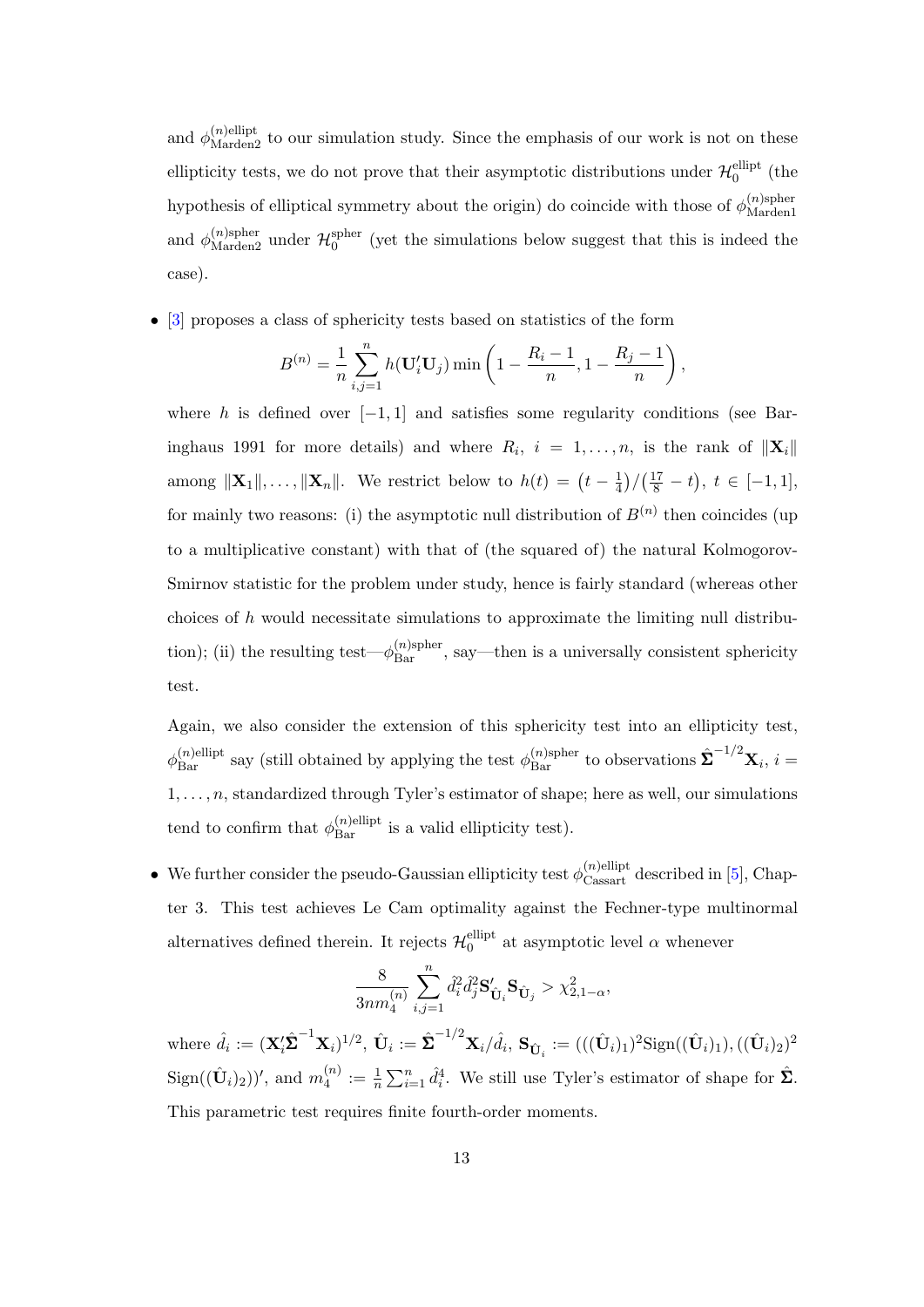• Finally, we also consider the [\[4\]](#page-25-0) projection pursuit tests for central symmetry. These tests first apply some univariate symmetry test  $\phi_{\text{univ}}^{(n)}$  on the projected data set  $\mathbf{u}'_1 \mathbf{X}_i$ ,  $i = 1, \ldots, n$ , with

$$
\mathbf{u}_1:=\arg\min_{\mathbf{u}\in\mathcal{S}^1}\bigg[\max_{1\leq i\leq n}\frac{(\mathbf{u}'\mathbf{X})_{(i)}+(\mathbf{u}'\mathbf{X})_{(n-i+1)}}{2}-\min_{1\leq i\leq n}\frac{(\mathbf{u}'\mathbf{X})_{(i)}+(\mathbf{u}'\mathbf{X})_{(n-i+1)}}{2}\bigg],
$$

where  $(\mathbf{u}'\mathbf{X})_{(j)}$  stands for the jth order statistic of the projected sample  $\mathbf{u}'\mathbf{X}_i$ ,  $i =$  $1, \ldots, n$ , and  $S^1$  is the unit circle in  $\mathbb{R}^2$ . If this univariate symmetry test rejects the null, then the projection pursuit test does reject  $\mathcal{H}_0^{\text{centr}}$ . In case of no rejection, the same univariate test is run for the direction orthogonal to  $\mathbf{u}_1$ . The projection pursuit test then does not reject  $\mathcal{H}_0^{\text{centr}}$  iff this second run of  $\phi_{\text{univ}}^{(n)}$  does not lead to rejection. If the overall test should have level  $\alpha$ , then the two runs of  $\phi_{\text{univ}}^{(n)}$  should be conducted at level  $\alpha/2$  according to Bonferroni. For  $\phi_{\text{univ}}^{(n)}$ , we will use the classical test of skewness (based on empirical third-order moments) and the [\[15\]](#page-26-2) runs test. The resulting projection pursuit tests will be denoted as  $\phi_{\text{PPG}}^{(n)}$  and  $\phi_{\text{PPR}}^{(n)}$ , respectively.

### <span id="page-13-0"></span>4.2 Finite-sample performances of our runs tests

In order to compare the finite-sample performances of the proposed tests with those of their nine competitors described above, we have considered several settings.

In each setting, 3,000 independent random samples of size  $n = 100$  were generated from a centrally symmetric kernel (associated with  $j = 0$  below) and three increasingly skewed versions of this original symmetric distribution (associated with  $j = 1, 2, 3$  below) obtained from a particular skewing mechanism. Each sample was subjected to the runs tests  $\phi_{DH}^{(n)}$ ,  $\phi_{DS}^{(n)}$ , and  $\phi_{DSV}^{(n)}$  (based, respectively, on the halfspace, the simplicial and the simplicial volume depth) and to their nine competitors, all at nominal level 5%. The resulting rejection frequencies are plotted against  $j$  in Figures [1-](#page-28-0)[3,](#page-31-0) while Table [1](#page-30-0) contains the numerical values for two situations where the power curves present a strong overlapping. Of course, the various settings differ by the symmetric kernels and/or the skewing mechanisms involved.

The six settings in Figure [1](#page-28-0) mainly differ by the symmetric kernels used. In the first (resp., second) row, these kernels are spherical (resp., elliptical) bivariate normal and Cauchy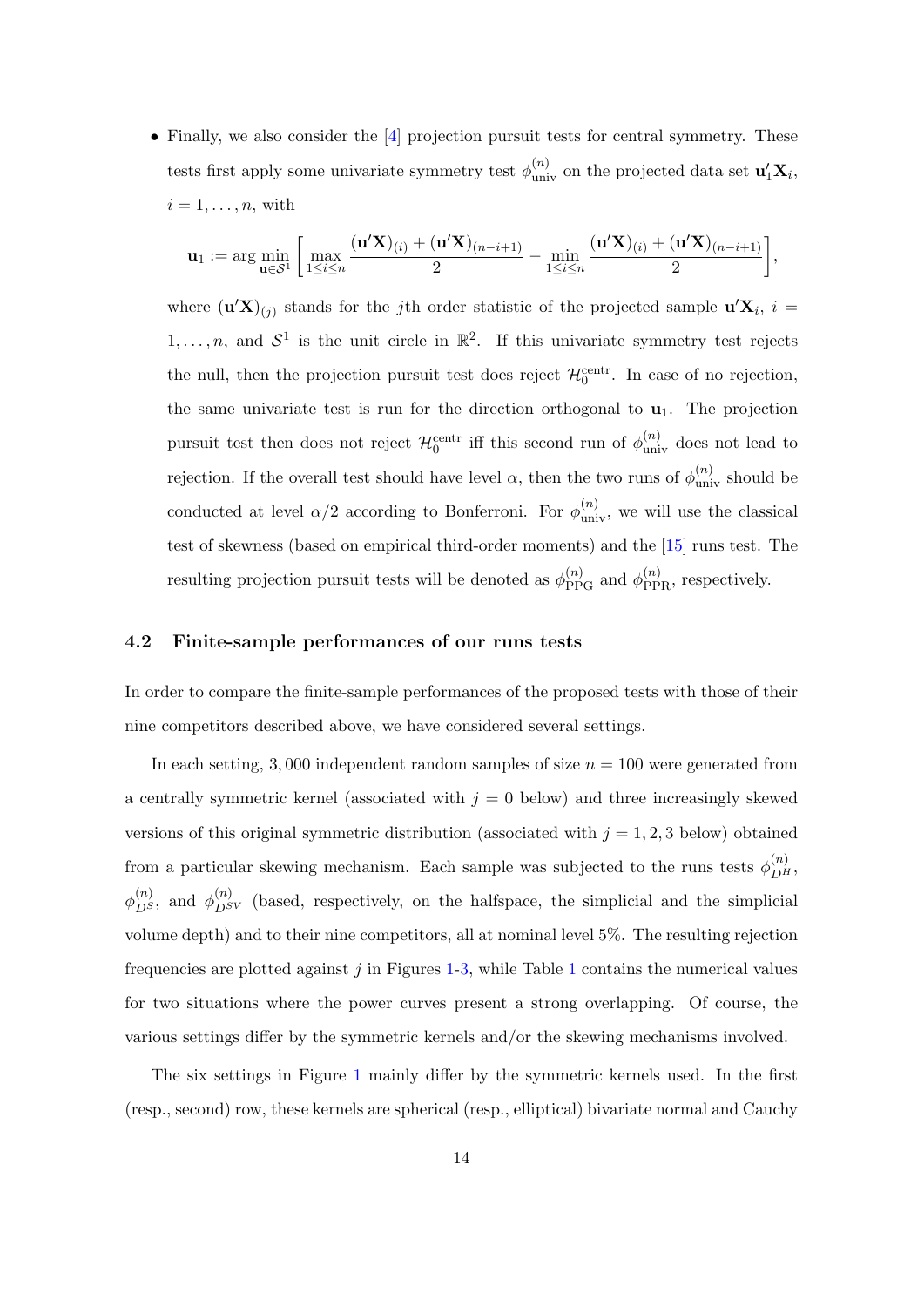distributions, with shape parameter

$$
\Sigma = \left(\begin{array}{cc} 1 & 0 \\ 0 & 1 \end{array}\right) \qquad \left(\text{resp., } \Sigma = \left(\begin{array}{cc} 2 & 1 \\ 1 & 3 \end{array}\right)\right).
$$

In the third row, we used centrally symmetric kernels associated with the distributions obtained by conditioning bivariate spherical normal and Cauchy random vectors on the event that the random vectors belong to the (two-sided) cone  $C_1 := \{(x_1, x_2) \in \mathbb{R}^2 :$  $|\arctan(x_2/x_1)| \leq 1/2$ . For each of these six settings, the corresponding symmetrically distributed random vectors  $\mathbf{Z}_1, \ldots, \mathbf{Z}_n$  were skewed into  $\mathbf{X}_1, \ldots, \mathbf{X}_n$  through

$$
\begin{cases}\n\mathbf{X}_i = \mathbf{Z}_i & \text{if } U \leq \Phi(j\boldsymbol{\delta}'\mathbf{Z}_i) \\
\mathbf{X}_i = -\mathbf{Z}_i & \text{if } U > \Phi(j\boldsymbol{\delta}'\mathbf{Z}_i),\n\end{cases} \quad j = 0, 1, 2, 3,
$$

for normal kernels, and through

$$
\begin{cases}\n\mathbf{X}_i = \mathbf{Z}_i & \text{if } U \leq T_3(j\boldsymbol{\delta}'\mathbf{Z}_i(3/(1+\mathbf{Z}_i'\mathbf{Z}_i))^{1/2}) \\
\mathbf{X}_i = -\mathbf{Z}_i & \text{if } U > T_3(j\boldsymbol{\delta}'\mathbf{Z}_i(3/(1+\mathbf{Z}_i'\mathbf{Z}_i))^{1/2}),\n\end{cases} \qquad j = 0, 1, 2, 3,
$$

for Cauchy ones, where  $\delta = (0.15, 0.15)'$ , U is uniformly distributed over  $(0, 1)$ , and  $T_3$ stands for the cdf of the univariate  $t$  distribution with 3 degrees of freedom. These skewing mechanisms go back to [\[2\]](#page-25-8) for the normal case and to [\[1\]](#page-25-9) for the Cauchy case.

Figure [1](#page-28-0) reveals that, in all settings, the behavior of our tests does not depend much on the depth function used. As expected, while the sphericity and ellipticity tests collapse under central symmetry, our tests and the projection pursuit tests still meet the 5% nominal level constraint under such conditions. As for the non-null behavior, our tests always detect asymmetry, irrespective of the shape or tail weight of the underlying distribution. Moreover, they perform well under heavy tails. For instance, under the skewed centrally symmetric Cauchy distribution (lower right picture in Figure [1\)](#page-28-0), only  $\phi_{\rm PPR}^{(n)}$  beats our tests (note that  $\phi_{PPG}^{(n)}$  has no power at all there, a feature common to all settings based on a Cauchy distribution). Simulations based on  $t_3$  instead of Cauchy distributions led to very similar results (except that  $\phi_{\text{Casar}t}^{(n)$ ellipt exhibits some power there), which is the reason why we do not include the corresponding plots here.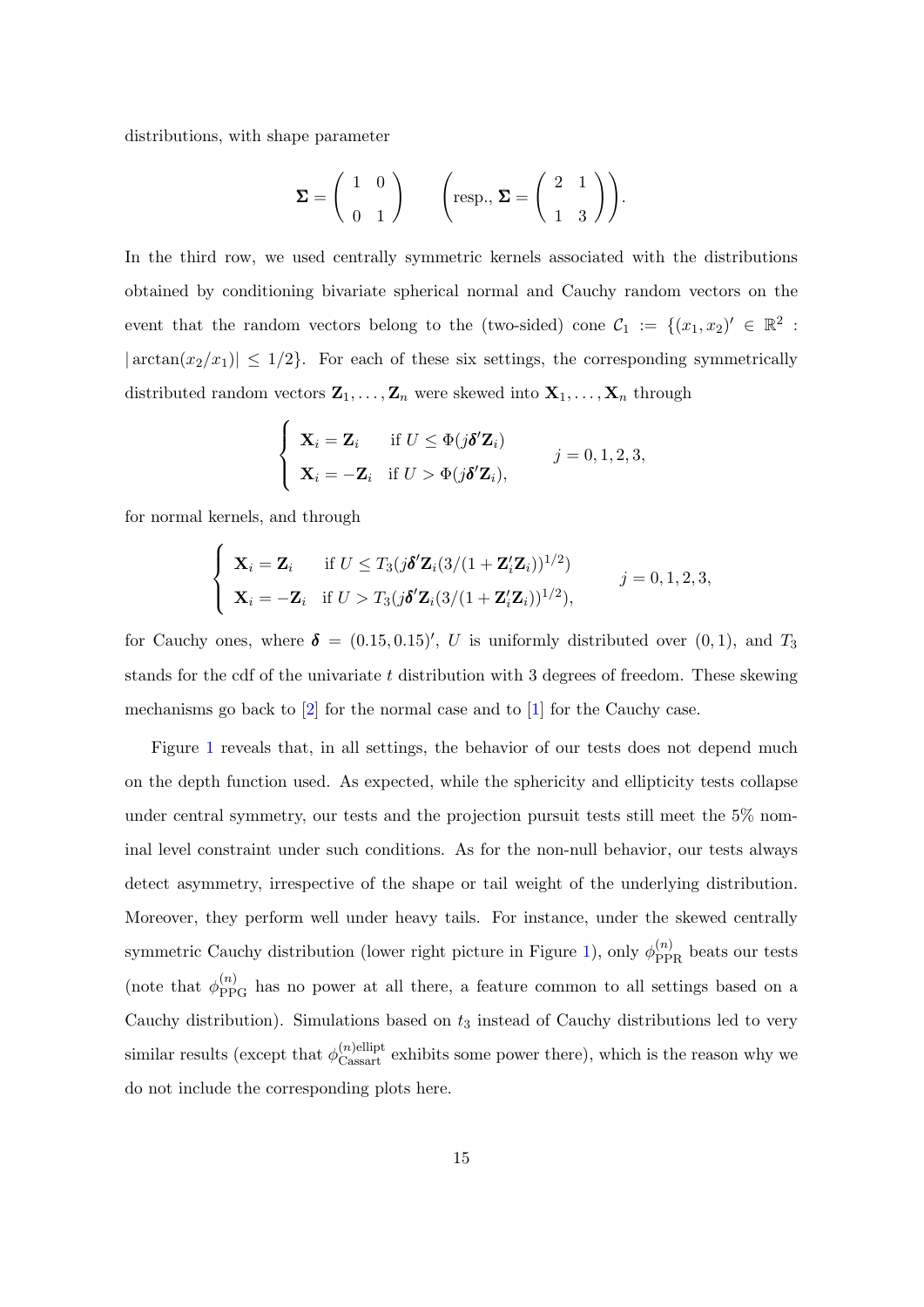Parallel to Figure [1,](#page-28-0) the first (resp., second) column of Figure [2](#page-29-0) reports rejection frequencies under skewed normal (resp., Cauchy) distributions. In the first row, in which we intended to investigate the robustness properties of the various tests, we considered the same distributions as in the first row of Figure [1,](#page-28-0) but replaced the last two observations with the outlying values  $(10, 10)'$  and  $(11, 1)'$ . This has a dramatic impact on  $\phi_{\text{Cassart}}^{(n)$  and on the projection pursuit tests (mainly on  $\phi_{PPG}^{(n)}$ ), while the other tests, including ours, are not much affected by this contamination. Since further simulations have actually revealed that other contaminations yield very similar results, our tests, parallel to their classical univariate antecedent, enjoy good robustness properties. Let us now turn our attention to the second row of Figure [2.](#page-29-0) The symmetric kernels there are centrally symmetric normal and Cauchy densities, but with the thinner (two-sided) cone  $\mathcal{C}_2 := \{(x_1, x_2)' \in \mathbb{R}^2 : |\arctan(x_2/x_1)| \leq 1/5\}.$ Asymmetry is now introduced by transforming the corresponding symmetric random vectors  $\mathbf{Z}_i$  into  $\mathbf{X}_i = \mathbf{Z}_i + j(0, 0.04)'$ ,  $j = 0, 1, 2, 3$ , that is by simply shifting the  $\mathbf{Z}_i$ 's in the direction orthogonal to the axis of the cone. While it remains true that only tests designed for central symmetry meet the 5% level constraint and that  $\phi_{PPG}^{(n)}$  exhibits no power under skew-Cauchy distributions, it is interesting to note that our three tests here clearly outperform the projection pursuit test  $\phi_{\text{PPR}}^{(n)}$ . Finally, the third row of Figure [2](#page-29-0) uses again centrally symmetric distributions, but, instead of a single two-sided cone, we consider the union of two such cones, namely  $C_2 \cup C_3$ , where  $C_3 := \{(x_1, x_2)' \in \mathbb{R}^2 : |\arctan(x_2/x_1) - \pi/4| \leq 1/10\}$ . The skewing method employed is based on the *sinh-arcsinh transform* from [\[11\]](#page-25-10), which turns the corresponding symmetrically distributed  $\mathbf{Z}_i$ 's into

<span id="page-15-0"></span>
$$
\mathbf{X}_{i} = \begin{pmatrix} \mathbf{X}_{i1} \\ \mathbf{X}_{i2} \end{pmatrix} = \begin{pmatrix} \sinh(\sinh^{-1}(\mathbf{Z}_{i1}) + j\delta_{1}) \\ \sinh(\sinh^{-1}(\mathbf{Z}_{i2}) + j\delta_{2}) \end{pmatrix}, \quad j = 0, 1, 2, 3,
$$
 (4)

with  $(\delta_1, \delta_2)' = (0.12, 0.1)'$ . The same comments as above concerning the validity of the tests under the null and the power of some competitors under a Cauchy kernel still apply here. Quite interestingly, note that skewing this centrally symmetric normal distribution by means of the sinh-arcsinh transform is actually the only example where our three tests do not perform in the exact same way. Moreover, the plots speak a clear language: our tests perform well in this setting too, especially under the skew-Cauchy version. And in the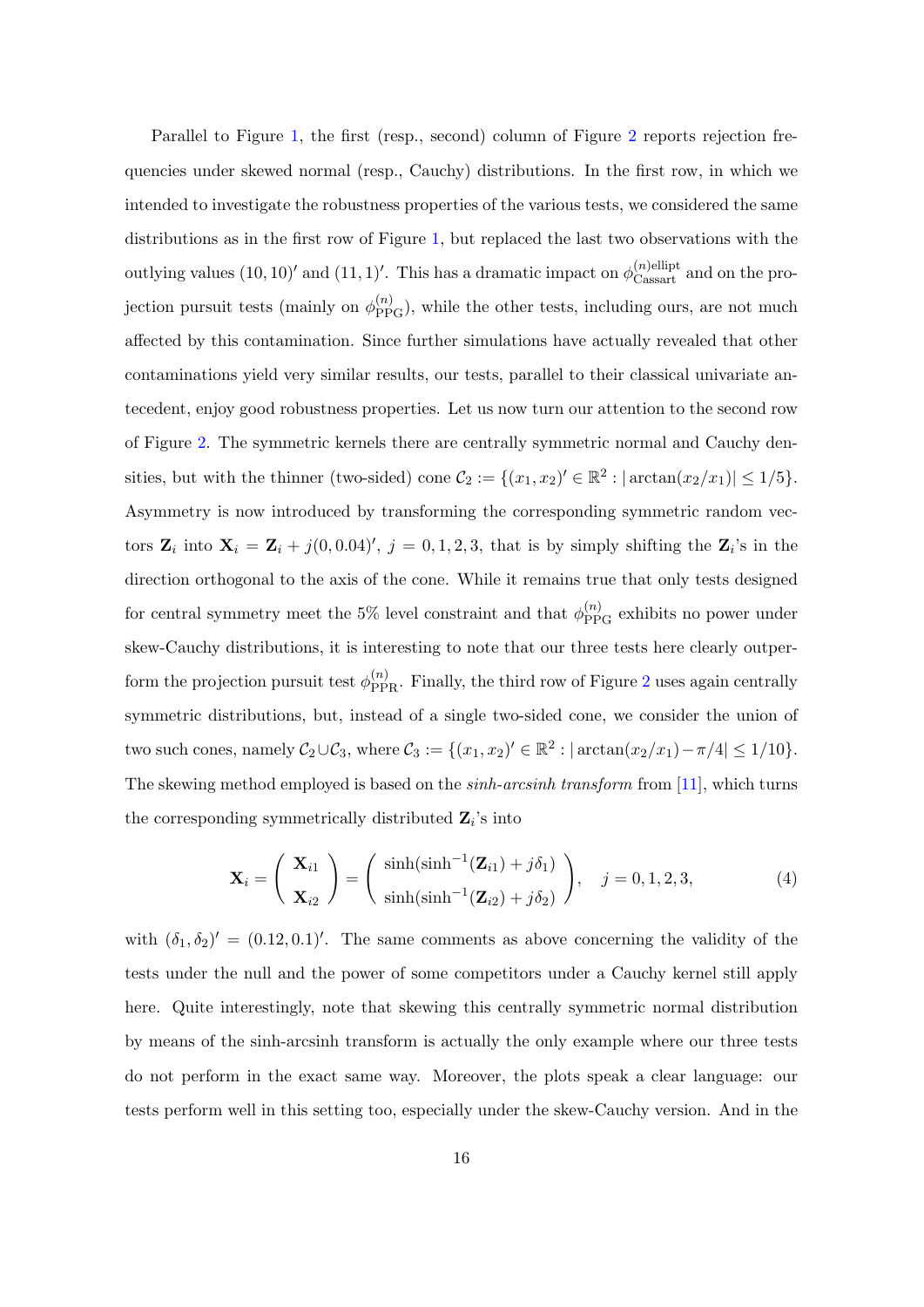skew-normal setting, they are dominated by  $\phi_{PPG}^{(n)}$  only. Overall, Figure [2](#page-29-0) thus shows that our tests perform uniformly well, irrespective of the skewing methods used.

Finally, we considered a totally different setting, in which the symmetric kernel is the pdf of the bivariate "spiraled" random vector

$$
\left(\begin{array}{c} Z_1 \\ Z_2 \end{array}\right) = SU(1 + 10\theta) \left(\begin{array}{c} \cos \theta \\ \sin \theta \end{array}\right),
$$

where  $S = \pm 1$  with respective probability 1/2,  $U \sim$  Unif(0, 1) and  $\theta \sim$  Unif(0,  $\pi$ ), all three random variables being mutually independent. Asymmetry was introduced via the sinh-arcsinh transform defined in [\(4\)](#page-15-0), now with  $(\delta_1, \delta_2)' = (0.2, 0.15)'$ . Figure [3](#page-31-0) reports the resulting rejection frequencies, and shows that, again, only our tests and the projection pursuit tests are able to meet the nominal level constraint. Quite interestingly, our tests uniformly outperform the runs-based projection pursuit test  $\phi_{\text{PPR}}^{(n)}$ . Note that they beat the Gaussian projection pursuit test  $\phi_{PPG}^{(n)}$  for severely asymmetric distributions only; recall, however, that  $\phi_{\text{PPG}}^{(n)}$  is poorly robust to heavy tails.

As a summary, this Monte Carlo study shows that our depth-based runs tests, unlike most of their competitors, always meet the nominal level constraint, and that they always detect asymmetry, whatever the symmetric kernel or skewing mechanism used. Quite nicely, they moreover exhibit good robustness properties and often outperform most of their competitors, which is particularly remarkable for tests that extend to the multivariate setup a univariate universally consistent procedure. Finally, we report that simulations for sample sizes  $n = 50$  and  $n = 200$  led to very similar results, which explains that we restricted to  $n = 100$  above.

### <span id="page-16-0"></span>5 Final comments

In this final section, we shall briefly discuss some open problems and possible extensions related to the material presented in this paper.

In the univariate case, [\[16\]](#page-26-10) propose a weighted version of the [\[15\]](#page-26-2) test statistic. The same weighting scheme straightforwardly applies in the bivariate setup, yielding weighted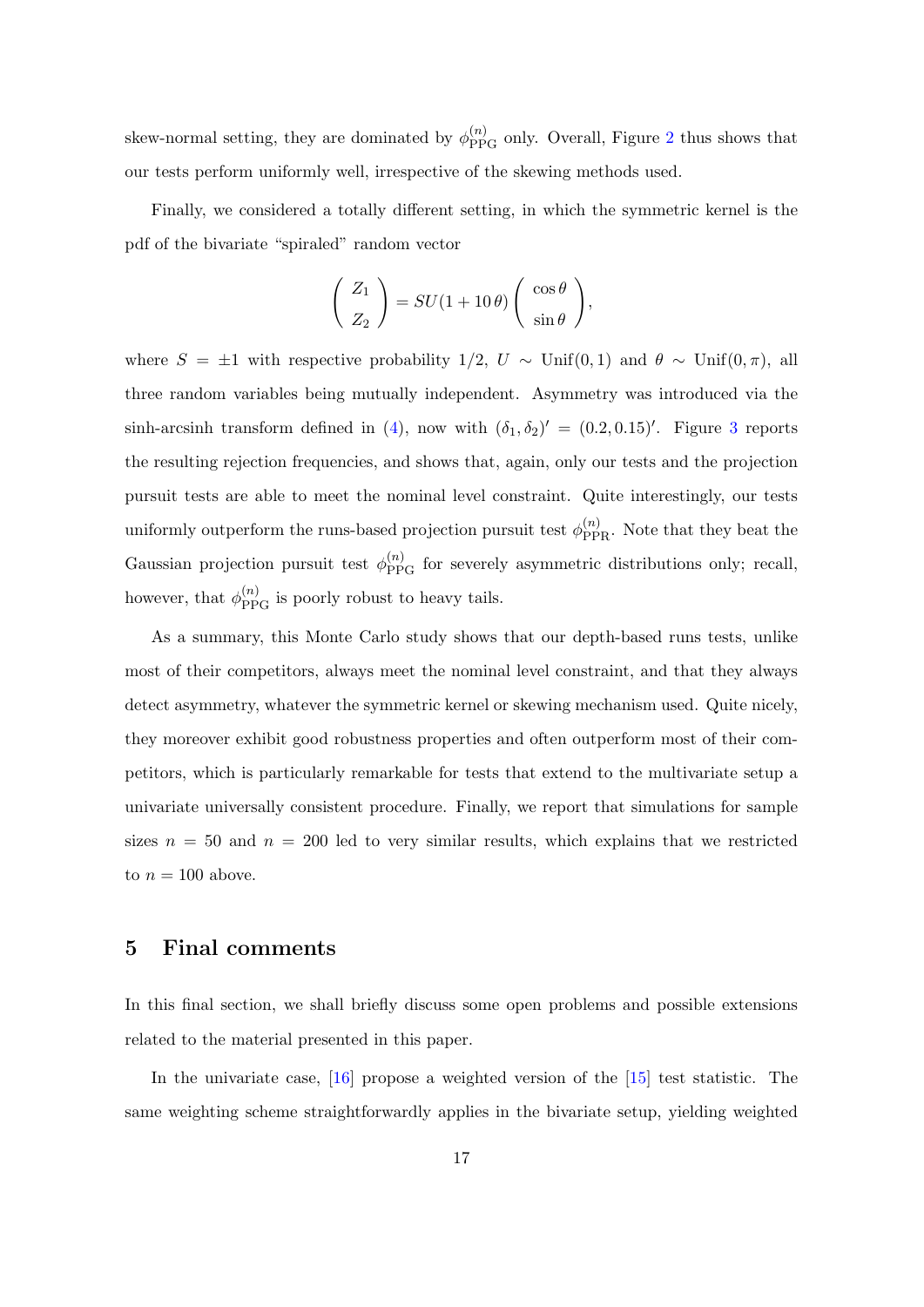(depth-based) runs statistics of the form

$$
R_{D;\omega}^{(n)} = 1 + \sum_{i=2}^{n} \omega_i \mathbb{I}_{\left[\mathbf{0} \in S(\mathbf{X}_{A_i}, \mathbf{X}_{A_{i-1}}, \mathbf{X}_{A_{i-2}})\right]},
$$

where the  $\omega_i$ 's are positive real weights. The choice of the weights being totally free, one can give more importance to the observations near the center of symmetry by choosing a monotone decreasing sequence of weights, whereas, on the contrary, a monotone increasing sequence of  $\omega_i$ 's allows to base the outcome of the tests more on the observations in the "tails". In contrast with this,  $R_D^{(n)}$  treats equally observations from various depth levels. Therefore, it is clear that, in some situations, using  $R_{D}^{(n)}$  $\sum_{D;\omega}^{(n)}$  instead of  $R_D^{(n)}$  may increase the power.

The proposed bivariate runs tests can quite naturally be extended into tests for  $k$ variate central symmetry. First, the statistical depth functions from Section [2.1](#page-4-0) were indeed described for an arbitrary dimension  $k$ , which defines the corresponding anti-ranks. Second, the bivariate simplicial runs introduced in [\(1\)](#page-6-2) readily generalize into

$$
1+\sum_{i=k+1}^n \mathbb{I}_{[\mathbf{0}\in S(\mathbf{x}_i,\mathbf{x}_{i-1},\ldots,\mathbf{x}_{i-k})]},
$$

where  $S(\mathbf{x}_1, \mathbf{x}_2, \dots, \mathbf{x}_{k+1})$  stands for the k-dimensional simplex with vertices  $\mathbf{x}_1, \mathbf{x}_2, \dots, \mathbf{x}_{k+1} \in$  $\mathbb{R}^k$ . Consequently, the resulting depth-based runs tests would reject the null of k-variate central symmetry for small values of

$$
R^{(n)}_{D;k}=1+\sum_{i=k+1}^{n}\mathbb{I}_{[\mathbf{0}\in S(\mathbf{X}_{A_{i}},\mathbf{X}_{A_{i-1}},\ldots,\mathbf{X}_{A_{i-k}})]}.
$$

Deriving the asymptotic null distribution of this test requires extending Lemmas [1-](#page-9-1)[3](#page-10-0) to the k-dimensional setup. This can be achieved fairly easily (in Lemma [3,](#page-10-0) the sequence of indicator functions is then  $(k-1)$ -dependent with marginal expectation  $1/2^k$ ), except for Lemma [2](#page-10-1) and, consequently, Lemma [3\(](#page-10-0)ii). Computing—or even only showing distributionfreeness of—the  $k-1$  probabilities involved in the k-variate version of that result would typically need ordering the directions of the observations. For dimensions  $k \geq 3$ , this means that vectors of  $k - 1 \geq 2$  angles should be ranked, which adds further spice to the problem but is also a very delicate issue, and hence left for future research work.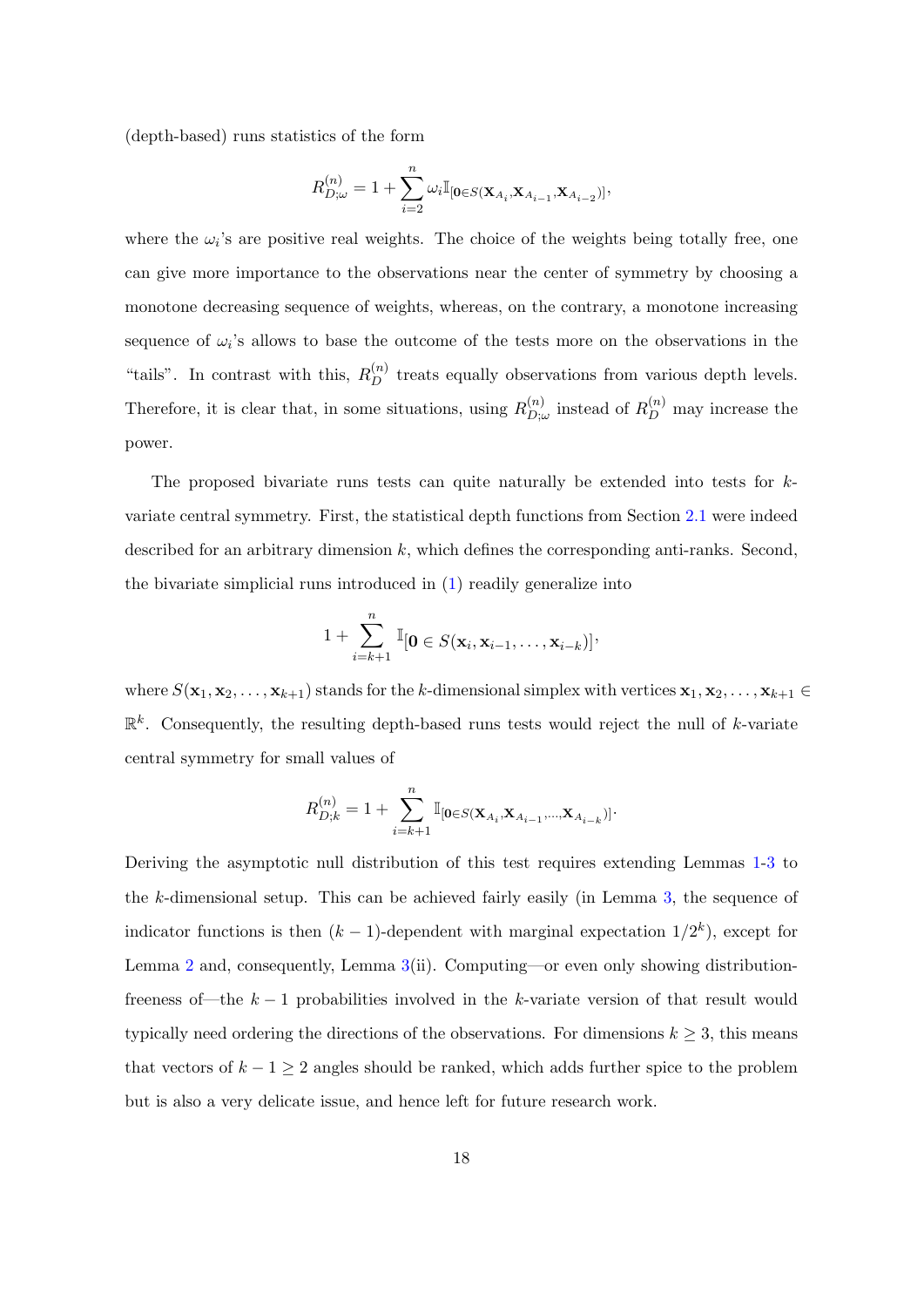Finally, it is natural to wonder whether the proposed tests for bivariate central symmetry inherit the universal consistency property from their univariate antecedent; recall indeed that [\[9\]](#page-25-4) proved that the [\[15\]](#page-26-2) test is universally consistent under absolute continuity. Henze's proof actually identifies McWilliams' test as a two-sample location runs test and then exploits universal consistency properties of such runs tests. In the univariate case, the two samples are naturally made of (i) the original positive observations and (ii) the reflections (about the origin) of negative observations. In the bivariate case, however, infinitely many halflines from the origin can bear observations and such a two-sample structure does not exist. Extending the proof from [\[9\]](#page-25-4) is therefore extremely challenging. Yet, our tests exhibit some power in all setups considered in the Monte Carlo study above, and this universal consistency therefore remains an interesting open problem.

#### ACKNOWLEDGEMENTS

Christophe Ley thanks the Fonds National de la Recherche Scientifique, Communauté francaise de Belgique, for financial support via a Mandat d'Aspirant and a Mandat de Charg´e de Recherche FNRS. The research of Davy Paindaveine has been supported by an ARC grant of the Communauté Française de Belgique and by the IAP research network grant P7/06 of the Belgian government (Belgian Science Policy).

# A Appendix: technical proofs

PROOF OF LEMMA [1.](#page-9-1) Fix  $s_z = 1$  and consider the system of equations

<span id="page-18-0"></span>
$$
\lambda_x s_x \mathbf{x} + \lambda_y s_y \mathbf{y} + \lambda_z \mathbf{z} = \mathbf{0},\tag{5}
$$

to be solved in  $(\lambda_x, \lambda_y, \lambda_z) \in (\mathbb{R}_0)^3$ . The general position assumption implies that each of the 4 couples of signs  $(s_x, s_y) \in \{-1, 1\}^2$  generates a solution  $(\lambda_x, \lambda_y, \lambda_z)$  of [\(5\)](#page-18-0). Clearly, only one of those 4 couples produces  $\lambda$ 's that all share the same sign. For that  $(s_x, s_y)$ ,

<span id="page-18-1"></span>
$$
\xi_x s_x \mathbf{x} + \xi_y s_y \mathbf{y} + \xi_z \mathbf{z} = \mathbf{0}, \text{ with } \begin{pmatrix} \xi_x \\ \xi_y \\ \xi_z \end{pmatrix} = \frac{1}{\lambda_x + \lambda_y + \lambda_z} \begin{pmatrix} \lambda_x \\ \lambda_y \\ \lambda_z \end{pmatrix} \in [0, 1]^3, \quad (6)
$$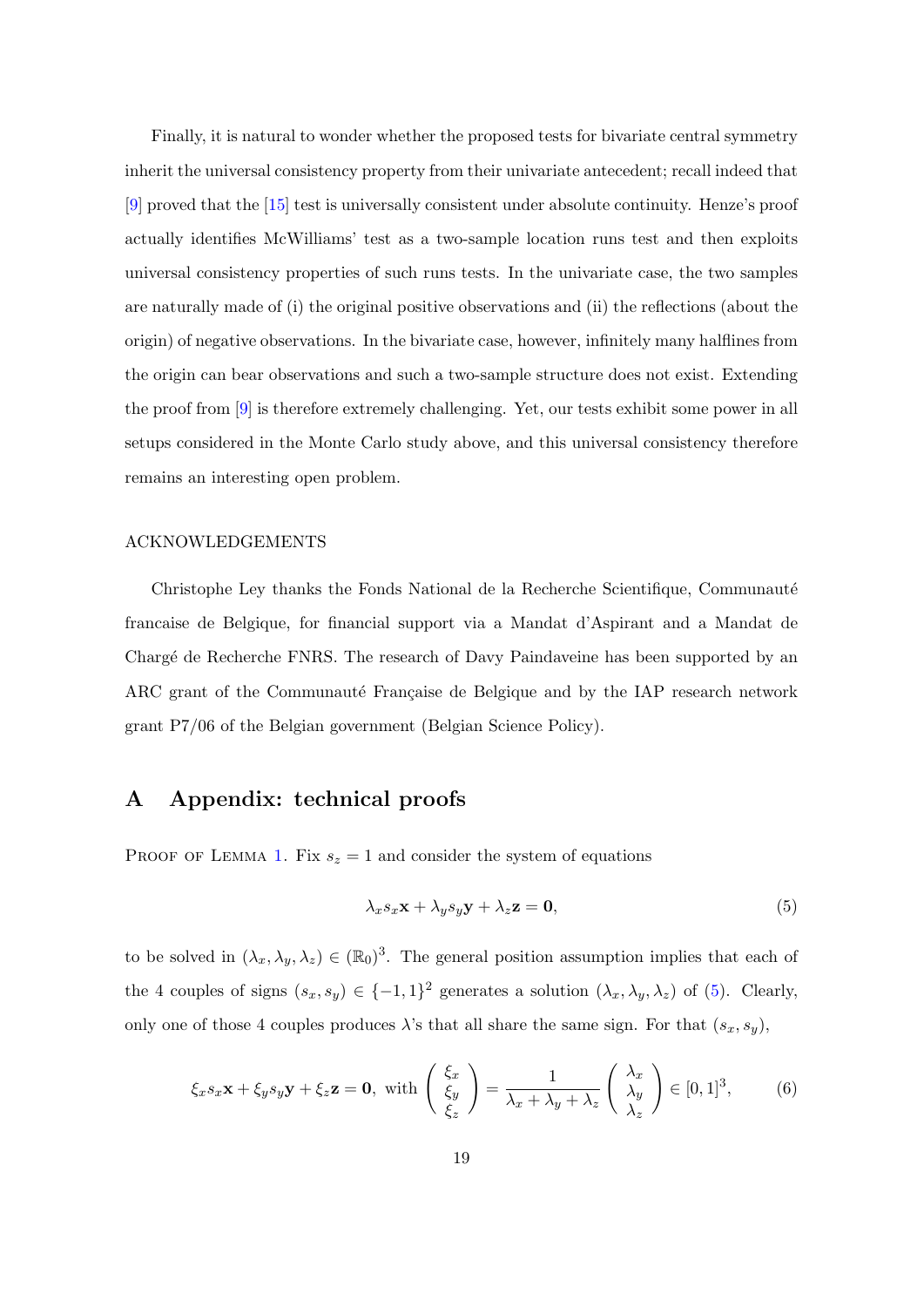which entails that  $\mathbf{0} \in S(s_x \mathbf{x}, s_y \mathbf{y}, \mathbf{z})$ . For all other couples, it is impossible (irrespective of the normalization) to make all coefficients of the linear combination  $(6)$  be positive, so that the corresponding simplices cannot contain the origin. The same reasoning applies to the case  $s_z = -1$ , and obviously leads to one single couple  $(s_x, s_y)$  that is opposite to the couple identified for  $s_z = 1$ .

PROOF OF LEMMA [2.](#page-10-1) Let  $\mathbf{Y} := (\mathbf{Y}'_1, \mathbf{Y}'_2, \mathbf{Y}'_3, \mathbf{Y}'_4)'$ , where  $\mathbf{Y}_i := S_i \mathbf{X}_i := \text{Sign}((\mathbf{X}_i)_2) \mathbf{X}_i$ , and fix  $\mathbf{y} := (\mathbf{y}'_1, \mathbf{y}'_2, \mathbf{y}'_3, \mathbf{y}'_4)' \in (\partial D_\tau^+)^4$ , with  $\partial D_\tau^+ := \partial D_\tau \cap (\mathbb{R} \times \mathbb{R}^+)$ , where  $\partial D_\tau := {\mathbf{x} \in \mathbb{R}^+}$  $\mathbb{R}^2$ :  $D(\mathbf{x}, P) = \tau$ . Since P is a centrally symmetric distribution, the signs  $S_i$  are i.i.d. (they take values  $\pm 1$  with respective probability  $1/2$ ) and are independent of **Y**. It thus follows that

<span id="page-19-1"></span>
$$
P[0 \in S(X_1, X_2, X_3), 0 \in S(X_2, X_3, X_4) | D(X_i, P) = \tau, i = 1, 2, 3, 4, Y = y]
$$
  
=  $P[0 \in S(X_1, X_2, X_3), 0 \in S(X_2, X_3, X_4) | Y = y]$   
=  $\frac{1}{2^4} \sum_{(s_1, s_2, s_3, s_4) \in \{-1, 1\}^4} \mathbb{I}[0 \in (S(s_1y_1, s_2y_2, s_3y_3) \cap S(s_2y_2, s_3y_3, s_4y_4))] = \frac{1}{2^4} \ell(y),$ 

where  $\ell(\mathbf{y})$  denotes the number of sign vectors  $(s_1, s_2, s_3, s_4) \in \{-1,1\}^4$  for which both  $S(s_1y_1, s_2y_2, s_3y_3)$  $S(s_1y_1, s_2y_2, s_3y_3)$  $S(s_1y_1, s_2y_2, s_3y_3)$  and  $S(s_2y_2, s_3y_3, s_4y_4)$  contain the origin. Lemma 1 implies that the only positive value of  $l(y)$  is 2, but since we may actually have  $l(y) = 0$  (see Figures [4-](#page-32-0)[5](#page-32-1) for an illustration), we may write

$$
P[\mathbf{0} \in S(\mathbf{X}_1, \mathbf{X}_2, \mathbf{X}_3), \mathbf{0} \in S(\mathbf{X}_2, \mathbf{X}_3, \mathbf{X}_4) | D(\mathbf{X}_i, P) = \tau, \ i = 1, 2, 3, 4, \ \mathbf{Y} = \mathbf{y}] = \frac{1}{2^3} \mathbb{I}_{[\ell(\mathbf{y}) = 2]}.
$$

Multiplying both sides of this equality with the density<sup>[4](#page-19-0)</sup> of **Y** at **y** conditional on  $[D(\mathbf{X}_i, \text{P}) =$  $\tau$ ,  $i = 1, 2, 3, 4$  (equivalently, conditional on  $[\mathbf{Y} \in (\partial D_{\tau}^+)^4]$ ), and then integrating over  $(\partial D_{\tau}^+)^4$  yields

$$
p_{\tau,\mathcal{P}} = \frac{1}{8} \mathcal{P}\left[\ell(\mathbf{Y}) = 2 \,|\, \mathbf{Y} \in (\partial D_{\tau}^+)^4\right].
$$

To evaluate this probability, we need to discriminate between the y's in  $(\partial D_{\tau}^{+})^{4}$  for which  $\ell(\mathbf{y}) = 2$  and those for which  $\ell(\mathbf{y}) = 0$ .

To this end, let  $\theta_i := \arccos((\mathbf{Y}_i)_1/\|\mathbf{Y}_i\|), i = 1, 2, 3, 4$ , be the angle between the positive first semi-axis and the halfline  $\mathcal{L}_i := {\lambda \mathbf{Y}_i : \lambda \geq 0}$ , and denote by  $R_i$  the rank of  $\theta_i$  among

<span id="page-19-0"></span><sup>&</sup>lt;sup>4</sup>With respect to the uniform distribution over  $(\partial D_{\tau}^+)^4$ .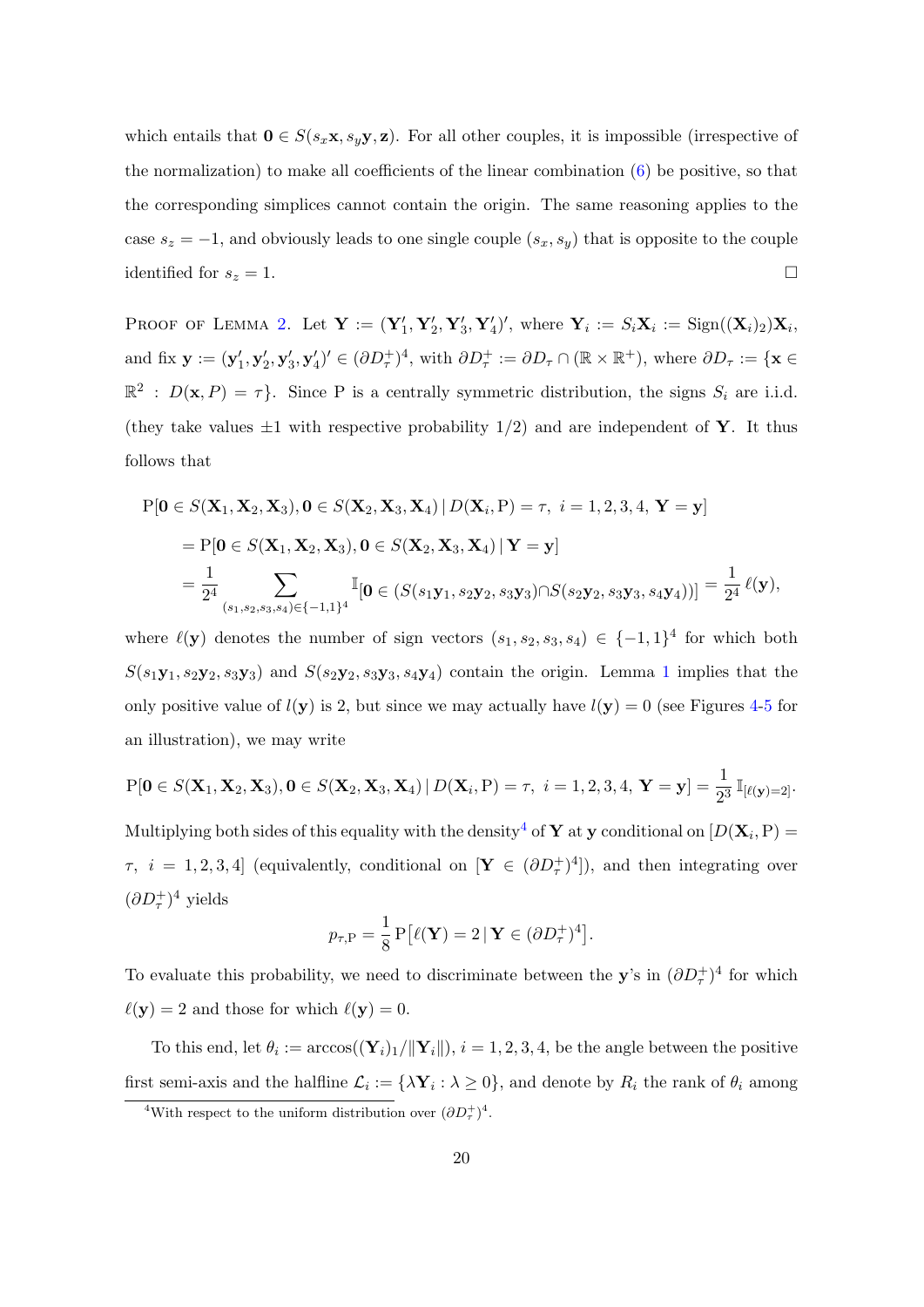$\theta_1, \theta_2, \theta_3, \theta_4$ . Clearly,  $\ell(\mathbf{Y})$  is measurable with respect to  $(R_1, R_2, R_3, R_4)$ . Now, among the 4! = 24 possible rankings  $(R_1, R_2, R_3, R_4)$ , it can easily be checked that exactly 16 are such that  $\ell(Y) = 2$  (these 16 rankings are made of the 12 rankings with  $|R_2 - R_3| = 1$ and the 4 rankings with  $\{R_2, R_3\} = \{1, 4\}$ . This, and the fact that, even conditional on  $[\mathbf{Y} \in (\partial D^+_{\tau})^4]$ , the 24 rankings are equally likely, eventually yields

$$
p_{\tau,\mathrm{P}} = \frac{1}{8} \mathrm{P}\big[\ell(\mathbf{Y}) = 2 \,|\,\mathbf{Y} \in (\partial D_{\tau}^+)^4\big] = \frac{1}{8} \times \frac{16}{24} = \frac{1}{12},
$$

as was to be proved.

The proof of Lemma [3](#page-10-0) requires the following technical result on depth, that is of independent interest.

<span id="page-20-0"></span>LEMMA 4 Let D be a statistical depth function and P be a probability measure on  $\mathbb{R}^2$  that meet Assumptions (A1)-(A2). Let  $\mathbf{Z}_1, \mathbf{Z}_2, \ldots, \mathbf{Z}_n$  be i.i.d. P, and denote by  $P^{(n)}$  the resulting empirical distribution. Then

$$
\max_{i=2,\dots,n} |D(\mathbf{Z}_{(i)},\mathbf{P}^{(n)}) - D(\mathbf{Z}_{(i-1)},\mathbf{P}^{(n)})| \to 0
$$

almost surely as  $n \to \infty$ , where  $D(\mathbf{Z}_{(i)}, \mathbf{P}^{(n)})$  denotes the ith order statistic of  $D(\mathbf{Z}_1, \mathbf{P}^{(n)}), \ldots, D(\mathbf{Z}_n, \mathbf{P}^{(n)})$ .

PROOF OF LEMMA [4.](#page-20-0) Partition the interval  $[\alpha_{\min}, \alpha_{\max}]$  (see Assumption (A2)) in M intervals  $K_{1,M}, K_{2,M}, \ldots, K_{M,M}$  of equal length. Since  $g_P$  is strictly decreasing on  $[\alpha_{\min}, \alpha_{\max}]$ , we have that  $p_{m,M} := \mathbb{P}[D(\mathbf{Z}_i, \mathbf{P}) \in K_{m,M}] > 0$  for all  $m = 1, \ldots, M$ . Denoting by  $A_{m}^{(n)}$  $m, M$ the event that none of the  $D(\mathbf{Z}_i, P)$ 's,  $i = 1, \ldots, n$ , belong to  $K_{m,M}$ , we have that, for all  $M \in \mathbb{N}$  and  $1 \leq m \leq M$ ,

$$
P[A_{m,M}^{(n)}] = (P[D(\mathbf{Z}_1, P) \notin K_{m,M}])^n = (1 - p_{m,M})^n.
$$

so that, letting  $A_{m,M} := \bigcap_{n=1}^{\infty} A_{m,M}^{(n)}$ , we have that

$$
P[A_{m,M}] = \lim_{n \to \infty} P[A_{m,M}^{(n)}] = 0.
$$

Since a countable union of null sets is again a null set, we conclude that

$$
P\left[\bigcup_{M=1}^{\infty}\bigcup_{m=1}^{M}A_{m,M}\right]=0\,;
$$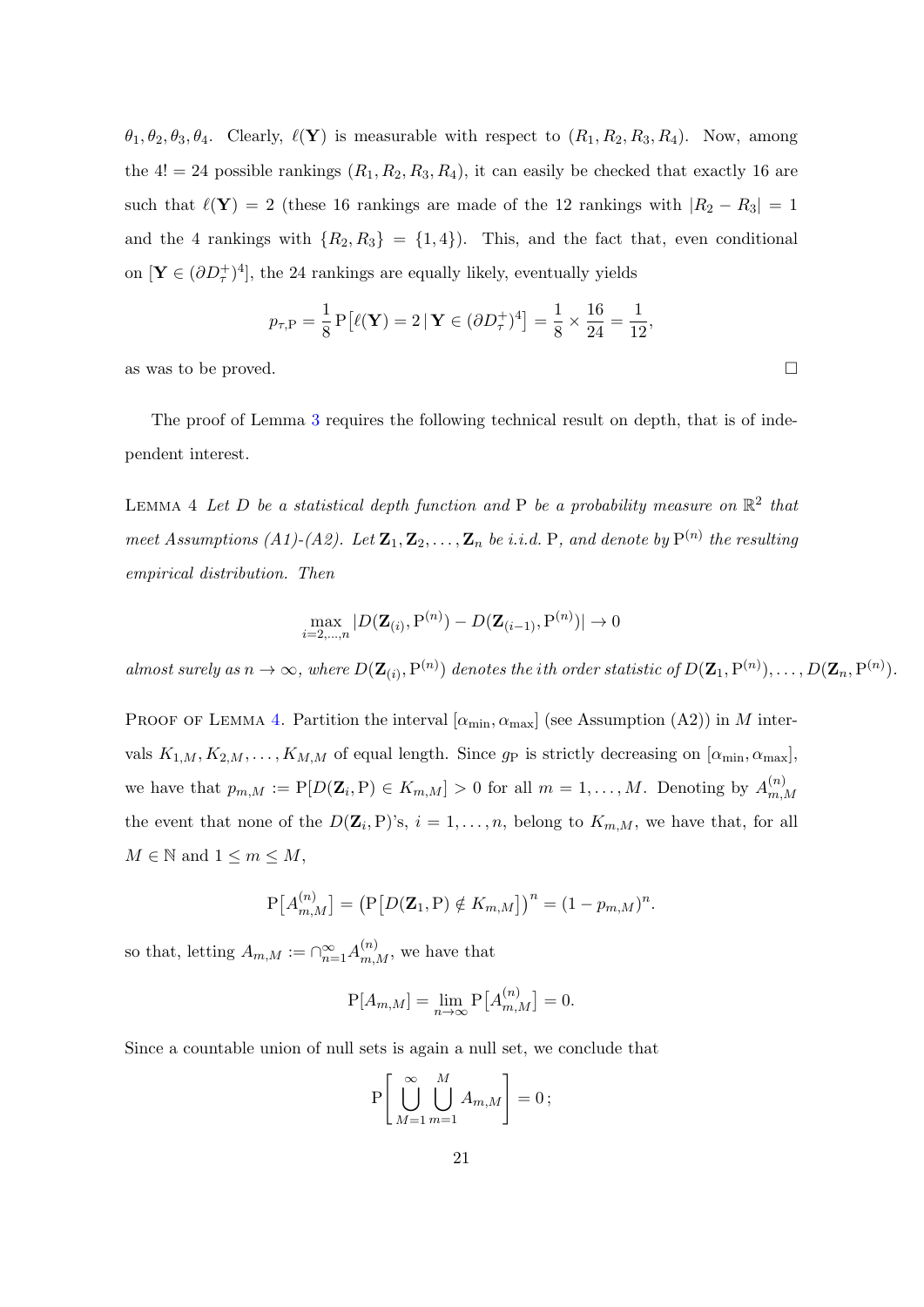in other words, with probability 1, for any  $M \in \mathbb{N}$  and  $m = 1, \ldots, M$ , there exists  $i \in \mathbb{N}_0$ such that  $D(\mathbf{Z}_i, P) \in K_{m,M}$ . Hence, for any  $M \in \mathbb{N}$ , there exists  $N_M \in \mathbb{N}_0$  such that for all  $n \geq N_M$ , each of the intervals  $K_{1,M}, \ldots, K_{M,M}$  contains at least one of the depth values  $D(\mathbf{Z}_1,\mathbf{P}),\ldots,D(\mathbf{Z}_n,\mathbf{P}).$ 

Now, let  $\varepsilon > 0$  and choose M so large that the length  $-\delta$ , say  $-\delta$  the intervals  $K_{1,M},\ldots,K_{M,M}$  is smaller than  $\varepsilon/4$ . Then, from what we just have shown and by Assumption (A1) it follows that, with probability 1, there exists N such that for  $n \geq N$ , we have that (i)  $\sup_{\mathbf{z}\in\mathbb{R}^2} |D(\mathbf{z} | P^{(n)}) - D(\mathbf{z} | P)| < \delta/2$ , and (ii) each of the intervals  $K_{1,M}, \ldots, K_{M,M}$ contains at least one of the depth values  $D(\mathbf{Z}_1, P), \ldots, D(\mathbf{Z}_n, P)$ .

Fix then  $n \geq N$  and choose  $i \in \{1, ..., n\}$  arbitrarily. From what precedes, we know that  $D(\mathbf{Z}_i, P) \in K_{m,M}$  for some  $m \in \{1, \ldots, M\}$ . Then, two situations can occur:

1. Assume that  $m \geq 3$ . Pick then  $j \in \{1, ..., n\}$  such that  $D(\mathbf{Z}_j, P) \in K_{m-2,M}$ . We have that  $\delta \le D(\mathbf{Z}_i, P) - D(\mathbf{Z}_j | P) \le 3\delta$ . Since  $|D(\mathbf{Z}_{\ell} | P^{(n)}) - D(\mathbf{Z}_{\ell} | P)| < \delta/2$  for  $\ell = i, j$ , we obtain

$$
D(\mathbf{Z}_i, P^{(n)}) - D(\mathbf{Z}_j, P^{(n)}) > (D(\mathbf{Z}_i, P) - \frac{\delta}{2}) - (D(\mathbf{Z}_j, P) + \frac{\delta}{2})
$$
  
=  $D(\mathbf{Z}_i, P) - D(\mathbf{Z}_j, P) - \delta \ge 0$ 

and

$$
D(\mathbf{Z}_i, P^{(n)}) - D(\mathbf{Z}_j, P^{(n)}) < \left(D(\mathbf{Z}_i, P) + \frac{\delta}{2}\right) - \left(D(\mathbf{Z}_j, P) - \frac{\delta}{2}\right) \\
= D(\mathbf{Z}_i, P) - D(\mathbf{Z}_j, P) + \delta \le 4\delta \le \varepsilon.
$$

2. Assume that  $m \leq 2$ , that is,  $D(\mathbf{Z}_i, P) \in (K_{1,M} \cup K_{2,M})$  (which implies that  $D(\mathbf{Z}_i, P) \leq$  $\alpha_{\min}+2\delta$ ). Now, either there exists  $j \in \{1,\ldots,n\}$  such that  $D(\mathbf{Z}_j, \mathrm{P}^{(n)}) < D(\mathbf{Z}_i, \mathrm{P}^{(n)})$ , in which case

$$
D(\mathbf{Z}_i, P^{(n)}) - D(\mathbf{Z}_j, P^{(n)}) < \left(D(\mathbf{Z}_i, P) + \frac{\delta}{2}\right) - \left(D(\mathbf{Z}_j, P) - \frac{\delta}{2}\right) \\
&\leq \left(\alpha_{\min} + 2\delta + \frac{\delta}{2}\right) - \left(\alpha_{\min} - \frac{\delta}{2}\right) = 3\delta < \varepsilon,
$$

or there is no such j, in which case  $D(\mathbf{Z}_i, \mathbf{P}^{(n)}) = D(\mathbf{Z}_{(1)}, \mathbf{P}^{(n)})$ .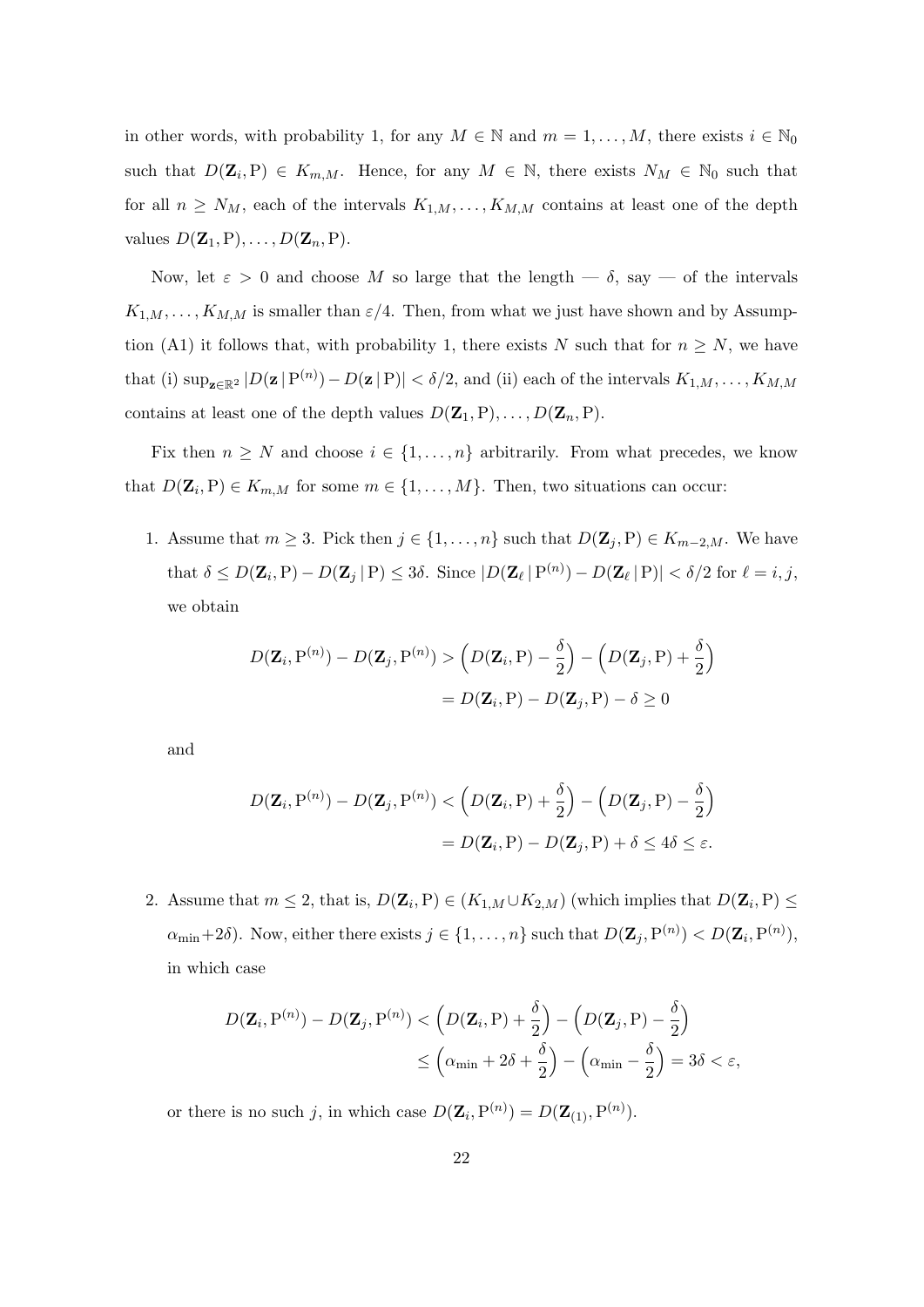Summing up, we have proved that, for every  $i \in \{1, \ldots, n\}$ , either there exists  $j \in \{1, \ldots, n\}$  $\{i\}$  such that  $0 < D(\mathbf{Z}_i, P^{(n)}) - D(\mathbf{Z}_j, P^{(n)}) < \varepsilon$  or  $D(\mathbf{Z}_i, P^{(n)}) = D(\mathbf{Z}_{(1)}, P^{(n)})$ . Clearly, this implies that

$$
\max_{i=2,\ldots,n} \left| D(\mathbf{Z}_{(i)},\mathbf{P}^{(n)}) - D(\mathbf{Z}_{(i-1)},\mathbf{P}^{(n)}) \right| < \varepsilon
$$

for  $n \geq N$ , which establishes the result.

We attract the reader's attention to the fact that, in the previous proof, we have used P not only for the common density of the  $\mathbf{Z}_i$ 's (as in the rest of the paper) but as well for the probability measure of the underlying probability space on which the random quantities are defined (e.g., in  $P[A_{m,M}]$ ). This abuse of notation is voluntary in order to avoid unnecessarily complicated notations.

PROOF OF LEMMA [3.](#page-10-0) (i) Define  $\mathbf{Y} := (\mathbf{Y}'_1, \dots, \mathbf{Y}'_n)'$ , with  $\mathbf{Y}_i := S_i \mathbf{X}_i := \text{Sign}((\mathbf{X}_i)_2) \mathbf{X}_i$ ,  $i = 1, \ldots, n$ . Note that the anti-ranks  $A_i$ ,  $i = 1, \ldots, n$ , are **Y**-measurable quantities, since they are computed on the basis of the symmetrized sample. This, along with the fact that, under  $\mathcal{H}_0^{\text{centr}}$ , the  $S_i$ 's are i.i.d. (they take here as well values  $\pm 1$  with respective probability  $1/2$ ) and are independent of Y, yields

$$
\begin{array}{rcl}\n\mathbf{E}[\mathbb{I}_{n,i} \mid \mathbf{Y}] & = & \mathbf{E}\big[\,\mathbb{I}_{\left[\mathbf{0} \in S(S_{A_i(\mathbf{Y})} \mathbf{Y}_{A_i(\mathbf{Y})}, S_{A_{i-1}(\mathbf{Y})} \mathbf{Y}_{A_{i-1}(\mathbf{Y})}, S_{A_{i-2}(\mathbf{Y})} \mathbf{Y}_{A_{i-2}(\mathbf{Y})})\right] \mid \mathbf{Y}\big] \\
& = & \frac{1}{2^3} \sum_{(s_i, s_{i-1}, s_{i-2}) \in \{-1, 1\}^3} \mathbb{I}_{\left[\mathbf{0} \in S(s_i \mathbf{Y}_{A_i(\mathbf{Y})}, s_{i-1} \mathbf{Y}_{A_{i-1}(\mathbf{Y})}, s_{i-2} \mathbf{Y}_{A_{i-2}(\mathbf{Y})}\right)\big]}\n\end{array}
$$

In view of the absolute continuity of the  $Y_i$ 's, Lemma [1](#page-9-1) therefore shows that

$$
E[\mathbb{I}_{n,i} \mid \mathbf{Y}] = \frac{2}{2^3} = \frac{1}{4} \quad \text{a.s.} \tag{7}
$$

Taking expectations then yields the result.

(ii) Let  $\Delta_n = \max_{i=4,\dots,n} (\alpha_{n,i-3} - \alpha_{n,i}),$  where  $\alpha_{n,i} = D(\mathbf{X}_{A_i}, P_{sym}^{(n)}), i = 1,\dots,n$ , by construction, forms a monotone decreasing sequence. For any  $i = 4, \ldots, n$  and  $k = 0, 1, 2, 3$ , we then have that (i)  $\alpha_{n,i-k} \leq \alpha_{n,i-3} < \alpha_{n,i-3}(1+1/n)$  and (ii)  $\alpha_{n,i-k} \geq \alpha_{n,i} \geq \alpha_{n,i-3} - \Delta_n$ . In other words,

$$
\mathbf{X}_{A_i}^{(n)}, \mathbf{X}_{A_{i-1}}^{(n)}, \mathbf{X}_{A_{i-2}}^{(n)}, \mathbf{X}_{A_{i-3}}^{(n)} \in D_{\alpha_{n,i-3}-\Delta_n}^{(n)} \setminus D_{\alpha_{n,i-3}(1+1/n)}^{(n)} \qquad \forall i=4,\ldots,n,
$$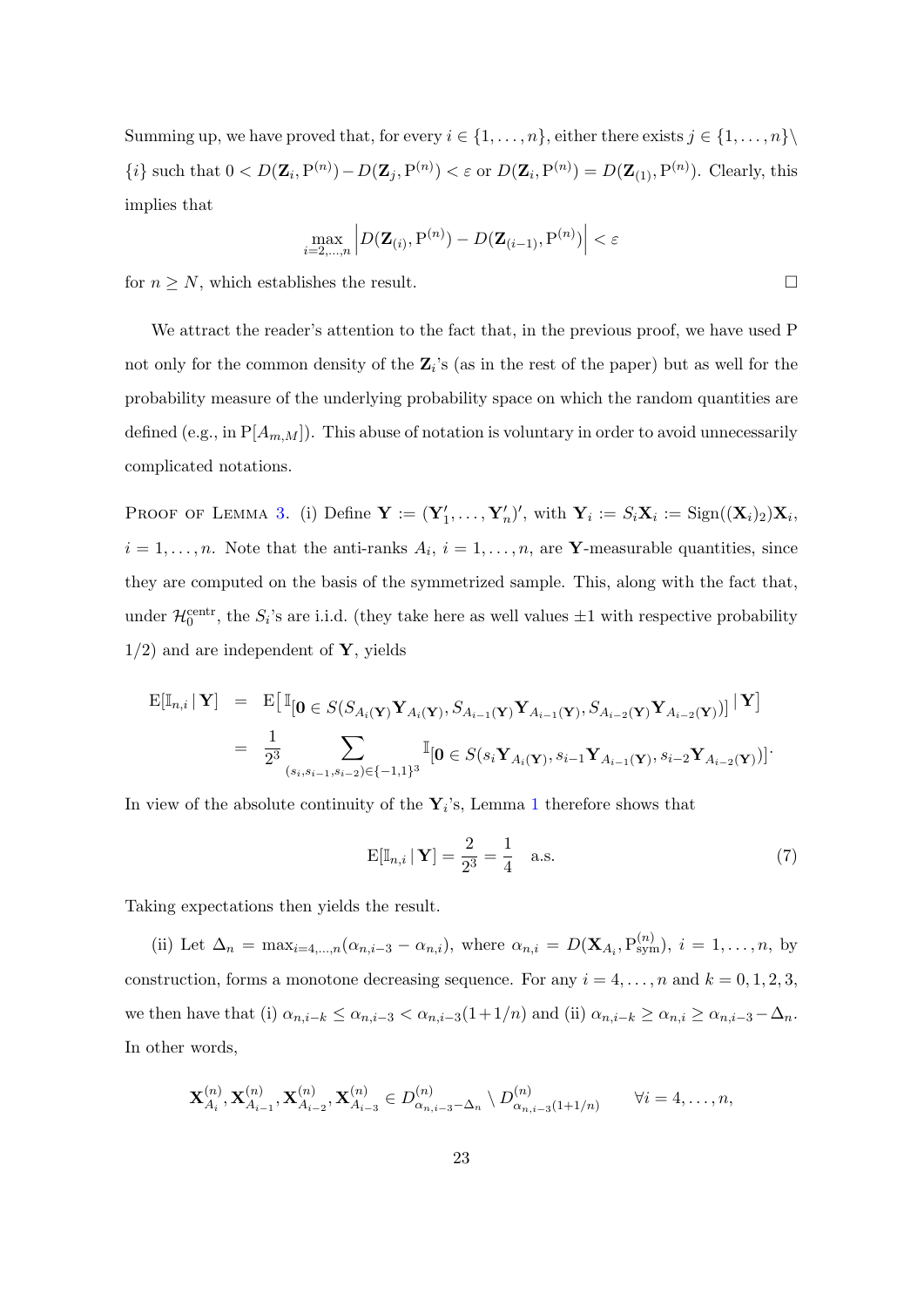where  $D_{\alpha}^{(n)}$  denotes the collection of points  $\mathbf{x} \in \mathbb{R}^2$  such that  $D(\mathbf{x}, P_{sym}^{(n)}) \ge \alpha$ .

Now, fix  $\rho \in (0, 1/2)$ , and restrict to indices  $i \in \mathcal{I}_n(\rho) := \{\lfloor \rho n \rfloor, \lfloor \rho n \rfloor + 1, \ldots, \lfloor (1-\rho)n \rfloor \}.$ With probability one, this ensures that, for  $n$  large enough,

$$
\[\alpha_{n,\lfloor(1-\rho)n\rfloor-3},\alpha_{n,\lfloor\rho n\rfloor-3}\]\subset\big[\alpha(1-\rho/2),\alpha(\rho/2)\big],
$$

where  $\alpha(\beta)$  is defined through  $P[D(\mathbf{X}, P) \ge \alpha(\beta)] = \beta$ . Theorem 4.1 from [\[26\]](#page-27-3) implies that, for any  $\alpha \in [\alpha(1-\rho/2), \alpha(\rho/2)], D_{\alpha}^{(n)}$  $\alpha_{\alpha-h_n}^{(n)} \setminus D_{\alpha}^{(n)}$  converges almost surely to  $\partial D_{\alpha} = {\mathbf{x} \in \mathbb{R}^n}$  $\mathbb{R}^2$ :  $D(\mathbf{x}, P) = \alpha$  (recall that  $P_{sym}^{(n)}$  converges weakly to P since P is symmetric about the origin). It is easy to check that the proof given in [\[26\]](#page-27-3) actually shows that this result also holds uniformly in  $\alpha \in [\alpha(1-\rho/2), \alpha(\rho/2)]$ . This uniform convergence and Lemma [4](#page-20-0) (which implies that  $\Delta_n$  converges to zero almost surely as  $n \to \infty$ ), along with Lemma [2,](#page-10-1) establishes the result.

(iii) First note that [\(7\)](#page-19-1) yields  $P[\mathbb{I}_{n,i} = a | \mathbf{Y}] = 3^{1-a}/4 (= P[\mathbb{I}_{n,i} = a])$  a.s.,  $a \in \{0,1\},$ which implies that conditional (on Y) independence between  $\mathbb{I}_{n,i}$  and  $\mathbb{I}_{n,j}$  can be written as

<span id="page-23-0"></span>
$$
P[\mathbb{I}_{n,i} = a, \mathbb{I}_{n,j} = b \mid \mathbf{Y}] = \frac{3^{1-a}}{4} \times \frac{3^{1-b}}{4}, \quad a, b \in \{0, 1\}.
$$
 (8)

Would this conditional independence hold true for  $|i - j| \geq 2$ , the lemma would follow since this would provide

$$
P[\mathbb{I}_{n,i} = a, \mathbb{I}_{n,j} = b] = E[P[\mathbb{I}_{n,i} = a, \mathbb{I}_{n,j} = b | \mathbf{Y}]] = \frac{3^{1-a}}{4} \times \frac{3^{1-b}}{4} = P[\mathbb{I}_{n,i} = a]P[\mathbb{I}_{n,j} = b],
$$

for all  $a, b \in \{0, 1\}.$ 

We therefore conclude the proof by establishing the conditional independence above for  $|i-j|\geq 2$ . First, for  $|i-j|\geq 3$ , we can see that  $\mathbb{I}_{n,i}=\mathbb{I}_{\left[0\in S(S_{A_i(\mathbf{Y})}\mathbf{Y}_{A_i(\mathbf{Y})},S_{A_{i-1}(\mathbf{Y})}\mathbf{Y}_{A_{i-1}(\mathbf{Y})},S_{A_{i-2}(\mathbf{Y})}\mathbf{Y}_{A_{i-2}(\mathbf{Y})}\right]}$ and  $\mathbb{I}_{n,j} = \mathbb{I}_{\left[0 \in S(S_{A_j(\mathbf{Y})} Y_{A_j(\mathbf{Y})}, S_{A_{j-1}(\mathbf{Y})} Y_{A_{j-1}(\mathbf{Y})}, S_{A_{j-2}(\mathbf{Y})} Y_{A_{j-2}(\mathbf{Y})}\right]}$  involve disjoint triples of signs, so that the result trivially follows from the mutual independence of those two collections of signs under the null. We may therefore focus on the case  $|i - j| = 2$  (for which exactly one sign is common to both  $\mathbb{I}_{n,i}$  and  $\mathbb{I}_{n,j}$ ). There, conditioning with respect to that common sign and then applying Lemma [1](#page-9-1) to each corresponding simplex yields [\(8\)](#page-23-0) (after some immediate manipulations).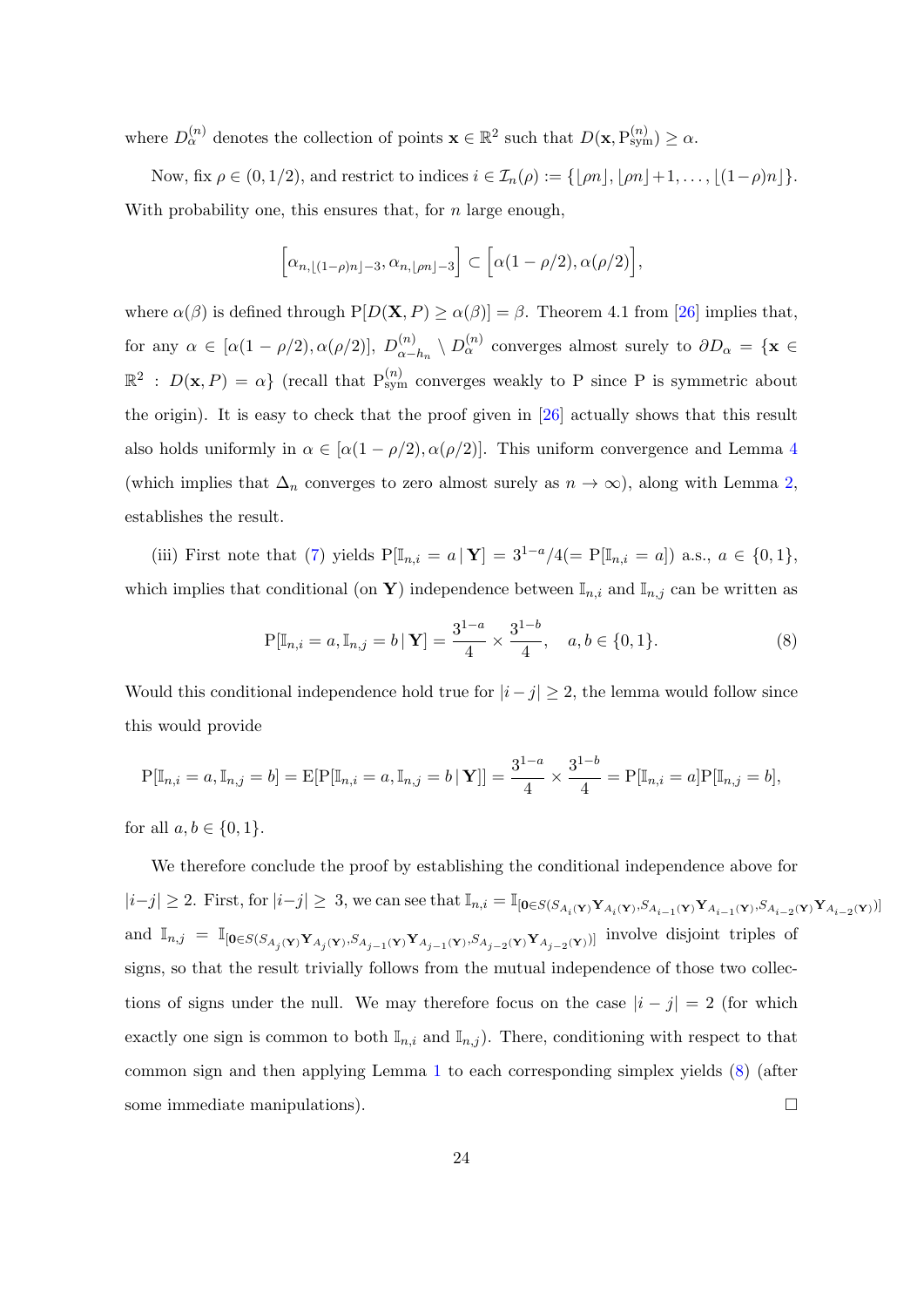PROOF OF THEOREM [2.](#page-10-2) The strategy consists in applying Theorem [1](#page-8-1) to the statistic  $(n-2)^{-1/2} (R_D^{(n)} - 1 - (n-2)/4) = \sum_{i=2}^n Z_{n,i}$ , based on the triangular array  $(Z_{n,i})_{i=3,\dots,n}$ ,  $n \in \{3, 4, \ldots\},\$  with  $Z_{n,i} := (\mathbb{I}_{n,i} - \frac{1}{4})$  $\frac{1}{4})/$ √  $n-2$ .

Lemma [3\(](#page-10-0)i) directly shows that  $E[Z_{n,i}] = 0$  for all  $n, i$ , and that  $Cov[Z_{n,i}, Z_{n,i-h}] =$  $(n-2)^{-1}Cov[\mathbb{I}_{n,i}, \mathbb{I}_{n,i-h}] = (n-2)^{-1}(E[\mathbb{I}_{n,i}\mathbb{I}_{n,i-h}] - \frac{1}{16})$  for  $h = 0, 1$  (in particular,  $E[Z_{n,i}^2] =$  $Var[Z_{n,i}] = 3/[16(n-2)]$ , while Lemma [3\(](#page-10-0)iii) yields  $Cov[Z_{n,i}, Z_{n,i-h}] = 0$  for  $h \geq 2$ . For n large (more precisely,  $n \geq 4$ ), we therefore have

$$
\sigma_n^2 := \text{Var}\bigg[\sum_{i=3}^n Z_{n,i}\bigg] = \frac{3}{16} + \frac{2}{n-2} \sum_{i=4}^n \left(\text{E}[\mathbb{I}_{n,i}\mathbb{I}_{n,i-1}] - 1/16\right)
$$

$$
= \frac{3}{16} - \frac{2(n-3)}{16(n-2)} + \frac{2}{n-2} \sum_{i=4}^n \text{E}[\mathbb{I}_{n,i}\mathbb{I}_{n,i-1}] \to \frac{1}{16} + 2c =: \sigma^2,
$$

where we let

$$
c := \lim_{n \to \infty} c_n := \lim_{n \to \infty} \left[ \frac{1}{n-2} \sum_{i=4}^n \mathbb{E}[\mathbb{I}_{n,i}] \mathbb{I}_{n,i-1}] \right].
$$

To determine  $c$ , we split  $c_n$  into

$$
c_n = c_{n,\rho}^{(1)} + c_{n,\rho}^{(2)} + c_{n,\rho}^{(3)}
$$
  

$$
:= \frac{1}{n-2} \sum_{i=4}^{\lfloor \rho n \rfloor} \mathbf{E}[\mathbb{I}_{n,i} \mathbb{I}_{n,i-1}] + \frac{1}{n-2} \sum_{i=\lfloor \rho n \rfloor+1}^{\lfloor (1-\rho)n \rfloor} \mathbf{E}[\mathbb{I}_{n,i} \mathbb{I}_{n,i-1}] + \frac{1}{n-2} \sum_{i=\lfloor (1-\rho)n \rfloor+1}^n \mathbf{E}[\mathbb{I}_{n,i} \mathbb{I}_{n,i-1}],
$$

where  $\rho \in (0, 1/2)$  is fixed. It follows from Lemma [3\(](#page-10-0)ii) that  $c_{n,\rho}^{(2)} \to (1-2\rho)/12$  as  $n \to \infty$ , whereas the inequality  $|\mathbb{I}_{n,i}\mathbb{I}_{n,i-1}| \leq 1$  yields

$$
|c_{n,\rho}^{(1)}| \le \frac{\lfloor \rho n \rfloor - 3}{n-2} \to \rho \quad \text{and} \quad |c_{n,\rho}^{(3)}| \le \frac{n - \lfloor (1 - \rho)n \rfloor}{n-2} \to \rho
$$

as  $n \to \infty$ . Since this holds for any  $\rho \in (0, 1/2)$ , we conclude that  $c = 1/12$ . This establishes the result since it is easy to check that the conditions (i)-(iii) of Theorem [1](#page-8-1) hold ((i) is a trivial consequence of the identity  $E[Z_{n,i}^2] = 3/[16(n-2)],$  (ii) follows from the boundedness of  $(n-2)^{1/2}$ |Z<sub>n,i</sub>|, whereas (iii) is a direct corollary of Lemma [3\(](#page-10-0)iii)). □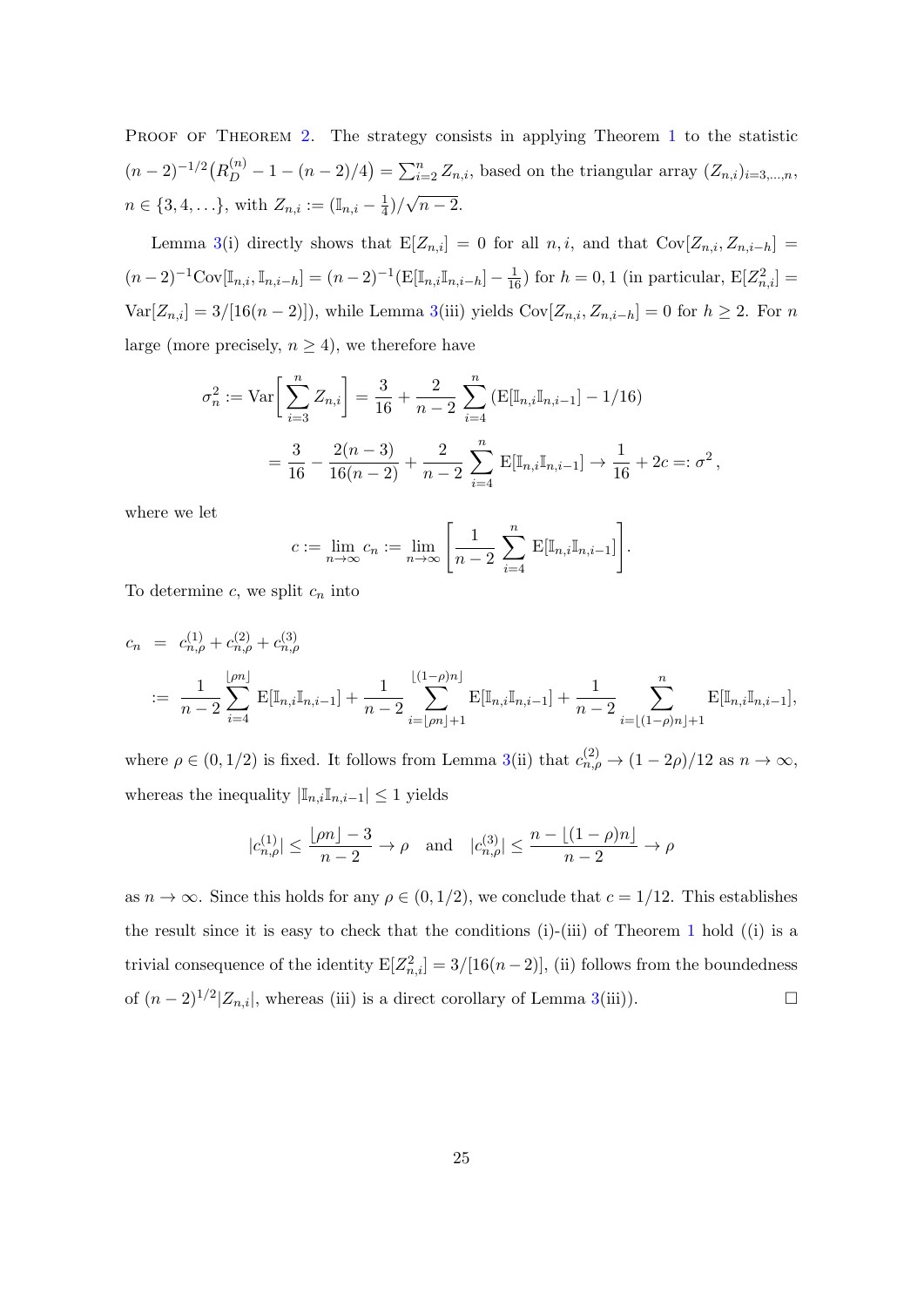# References

- <span id="page-25-9"></span>[1] A. Azzalini & A. Capitanio (2003). Distributions generated by perturbation of symmetry with emphasis on a multivariate skew-t distribution. Journal of the Royal Statistical Society Series B, 65, 367–389.
- <span id="page-25-8"></span>[2] A. Azzalini & A. Dalla Valle (1996). The multivariate skew-normal distribution. Biometrika, 83, 715–726.
- <span id="page-25-6"></span>[3] L. Baringhaus (1991). Testing for spherical symmetry of a multivariate distribution. The Annals of Statistics, 19, 899–917.
- <span id="page-25-0"></span>[4] D.K. Blough (1989). Multivariate symmetry via projection pursuit. Annals of the Institute of Statistical Mathematics, 41, 461–475.
- <span id="page-25-7"></span>[5] D. Cassart (2007). Optimal tests for symmetry. Unpublished thesis. Univ. libre de Bruxelles, Brussels.
- <span id="page-25-5"></span>[6] J.P. Cohen & S.S. Menjoge (1988). One-sample run tests of symmetry. Journal of Statistical Planning and Inference, 18, 93–100.
- <span id="page-25-1"></span>[7] S. Ghosh & F.H. Ruymgaart (1992). Applications of empirical characteristic functions in some multivariate problems. The Canadian Journal of Statistics, 20, 429–440.
- <span id="page-25-2"></span>[8] C.R. Heathcote, S.T. Rachev & B. Cheng (1995). Testing multivariate symmetry. Journal of Multivariate Analysis, 54, 91–112.
- <span id="page-25-4"></span>[9] N. Henze (1993). On the consistency of a test for symmetry based on a runs statistic. Journal of Nonparametric Statistics, 3, 195–199.
- <span id="page-25-3"></span>[10] N. Henze, B. Klar & S.G. Meintanis (2003). Invariant tests for symmetry about an unspecified point based on the empirical characteristic function. Journal of Multivariate Analysis, 87, 275–297.
- <span id="page-25-10"></span>[11] M.C. Jones & A. Pewsey (2009). Sinh-arcsinh distributions. Biometrika, 96, 761–780.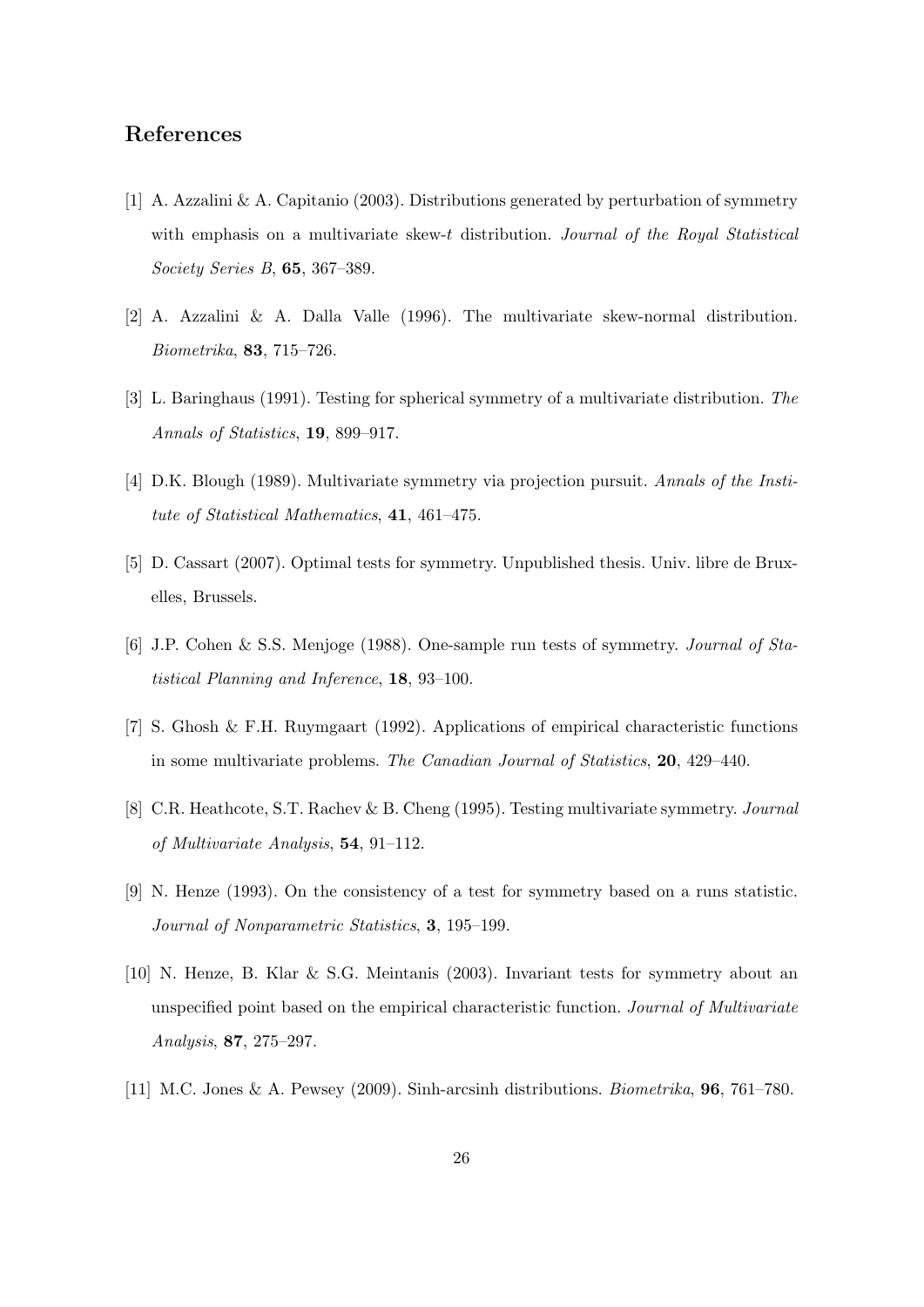- <span id="page-26-5"></span>[12] R.Y. Liu (1990). On a notion of data depth based on random simplices. The Annals of Statistics, 18, 405–414.
- <span id="page-26-8"></span>[13] R.Y. Liu, & K. Singh (1993). A quality index based on data depth and multivariate rank tests. Journal of the American Statistical Association, 88, 252–260.
- <span id="page-26-3"></span>[14] J. Marden (1999). Multivariate rank tests. In Multivariate Analysis, Design of Experiments, and Survey Sampling, ed. S. Ghosh, New York: Marcel Dekker, 401–432.
- <span id="page-26-2"></span>[15] T.P. WcWilliams (1990). A distribution-free test for symmetry based on a runs statistic. Journal of the American Statistical Association, 85, 1130–1133.
- <span id="page-26-10"></span>[16] R. Modarres & J.L. Gastwirth (1996). A modified runs test for symmetry. Statistics and Probability Letters, 31, 107–112.
- <span id="page-26-1"></span>[17] G. Neuhaus & L.-X. Zhu (1998). Permutation tests for reflected symmetry. Journal of Multivariate Analysis, 67, 129–153.
- <span id="page-26-7"></span>[18] M. Neumann (2013). A central limit theorem for triangular arrays of weakly dependent random variables, with applications in statistics. ESAIM: Probability and Statistics, 17, 120-134.
- <span id="page-26-6"></span>[19] H. Oja (1983). Descriptive statistics for multivariate distributions. Statistics and Probability Letters, 1, 327–332.
- <span id="page-26-9"></span>[20] D. Paindaveine & G. Van Bever (2013). From depth to local depth : a focus on centrality. Journal of the American Statistical Association, 105, 1105–1119.
- <span id="page-26-0"></span>[21] R.J. Serfling (2006). Multivariate symmetry and asymmetry. In Encyclopedia of Statistical Sciences, Second Edition (S. Kotz, N. Balakrishnan, C.B. Read and B. Vidakovic, eds.), Vol. 8, Wiley, 5338–5345.
- <span id="page-26-4"></span>[22] J. Tukey (1975). Mathematics and picturing data. In Proceedings of the 1975 International Congress of Mathematics 2, 523–531.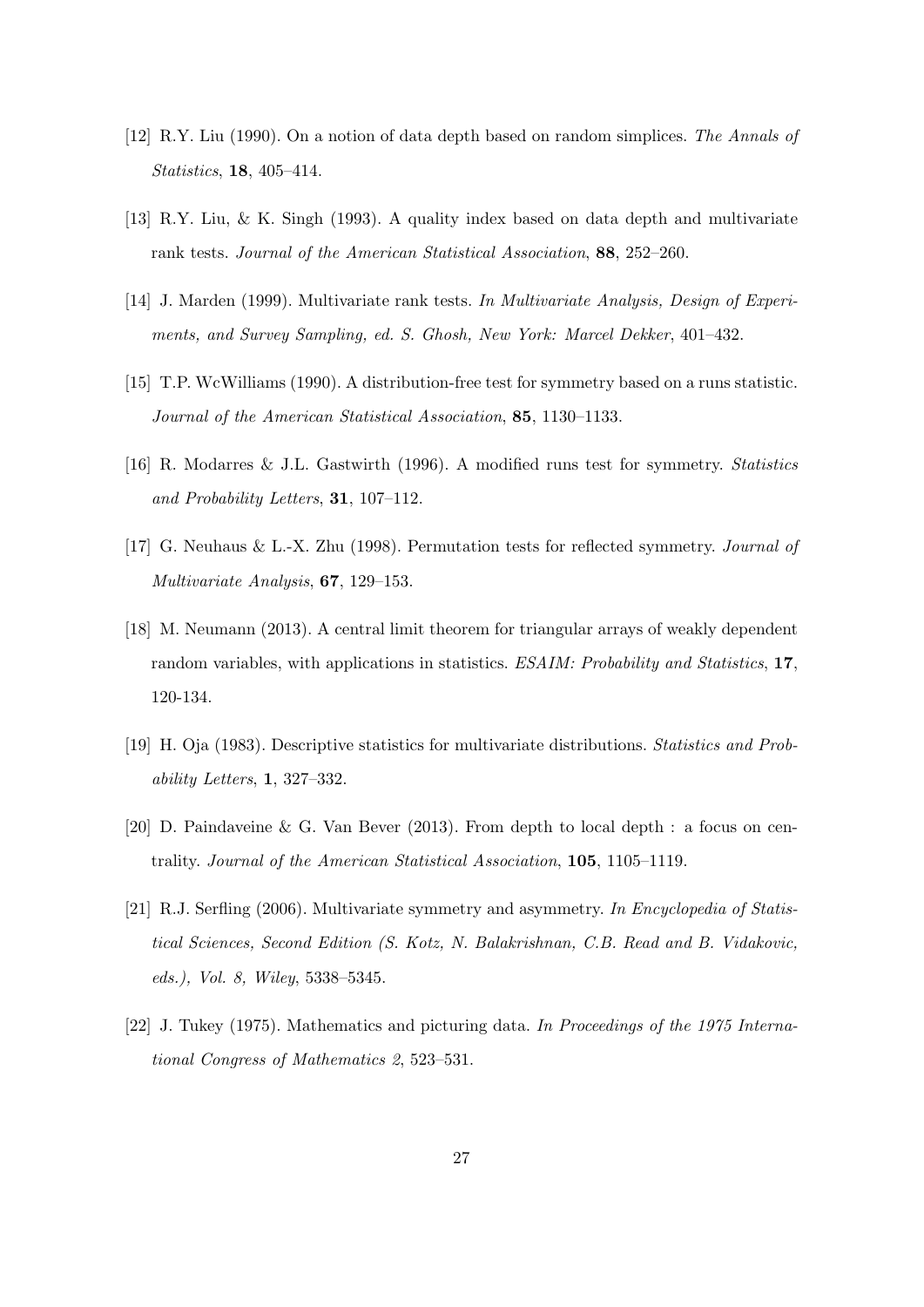- <span id="page-27-2"></span>[23] D.E. Tyler (1987). A distribution-free M-estimator of multivariate scatter. The Annals of Statistics, 15, 234–251.
- <span id="page-27-1"></span>[24] Y. Zuo (2003). Projection-based depth functions and associated medians. The Annals of Statistics, 31, 1460–1490.
- <span id="page-27-0"></span>[25] Y. Zuo & R.J. Serfling (2000a). General notions of statistical depth function. The Annals of Statistics, 28, 461–482.
- <span id="page-27-3"></span>[26] Y. Zuo & R.J. Serfling (2000b). Structural properties and convergence results for contours of sample statistical depth functions. The Annals of Statistics, 28, 483–499.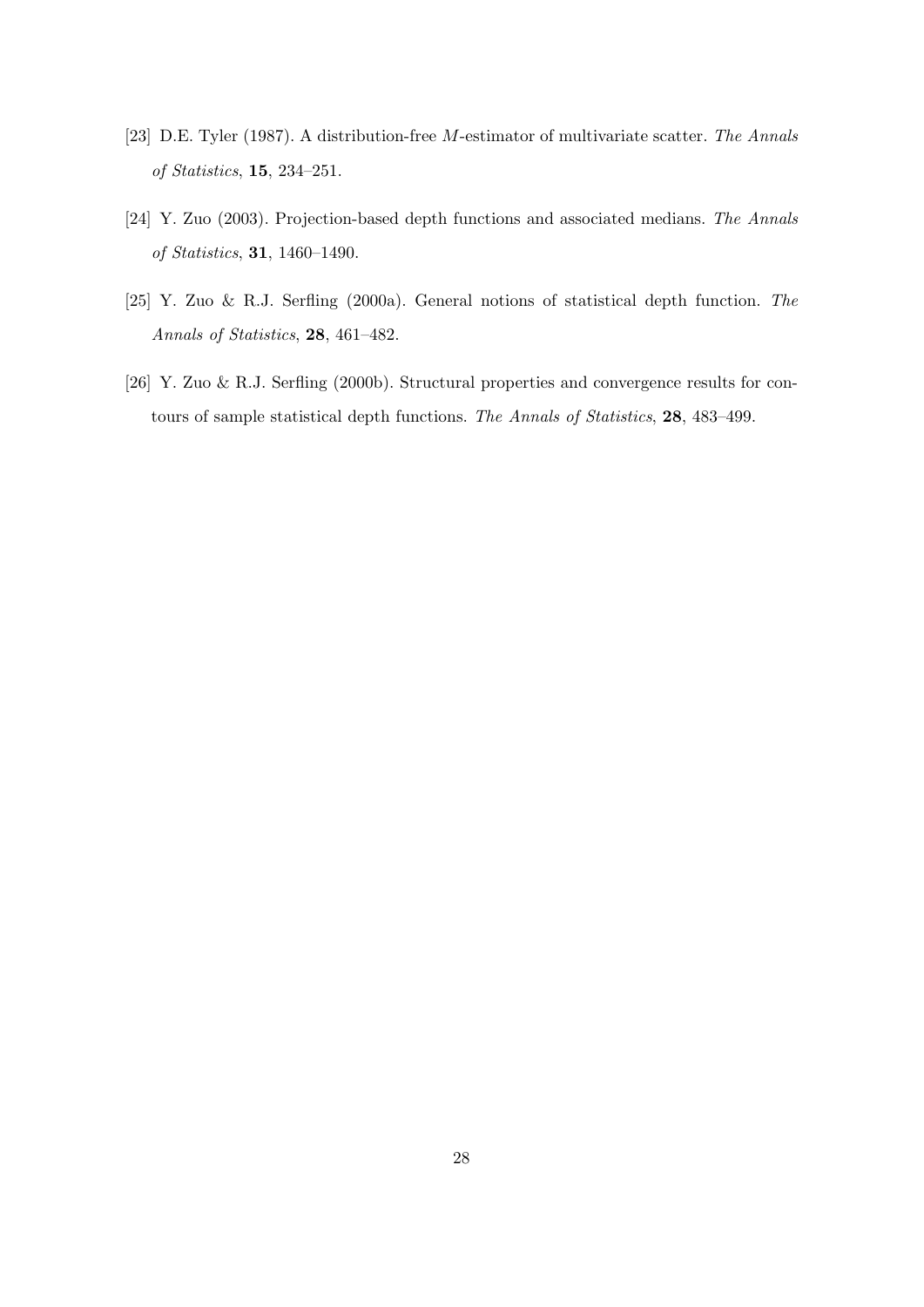

<span id="page-28-0"></span>Figure 1: Curves of rejection frequencies (out of 3,000 replications), under skewed (by means of Azzalini-type skewing mechanisms) spherically, elliptically and centrally symmetric bivariate normal and Cauchy distributions, of the proposed depth-based runs tests, the [\[14\]](#page-26-3) type tests, the [\[3\]](#page-25-6)-type tests, the pseudo-Gaussian test from [\[5\]](#page-25-7), and the projection pursuit tests from [\[4\]](#page-25-0), for samples of size  $n = 100$ ; see Section [4](#page-11-1) for details.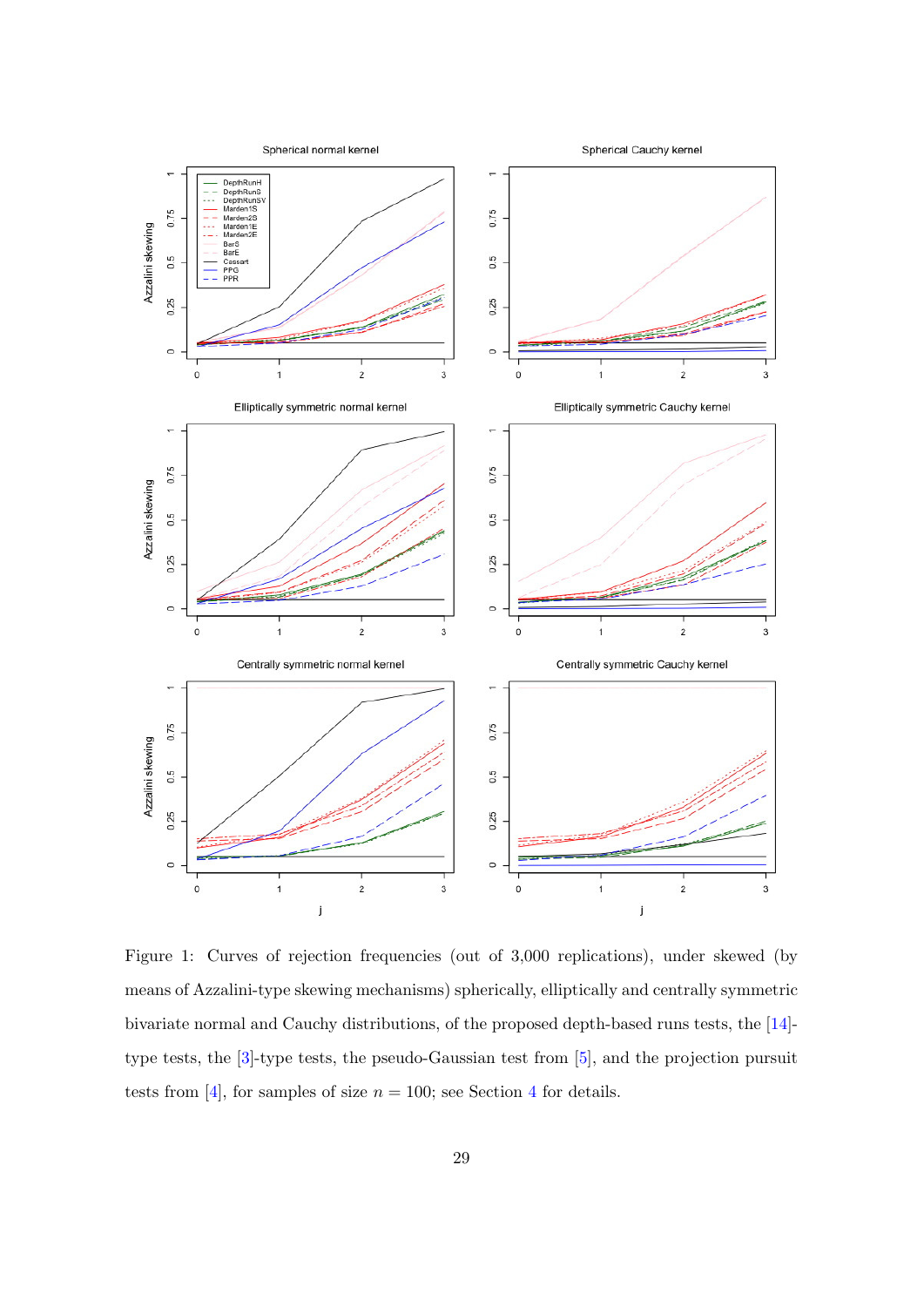

<span id="page-29-0"></span>Figure 2: Curves of rejection frequencies (out of 3,000 replications), under contaminated skewed (by means of Azzalini-type skewing mechanisms) spherically symmetric distributions, shifted centrally symmetric distributions, and sinh-arcsinh-transformed centrally symmetric distributions (in each case with bivariate normal and Cauchy kernels), of the same tests as in Figure [1](#page-28-0) for samples of size  $n = 100$ ; see Section [4](#page-11-1) for details.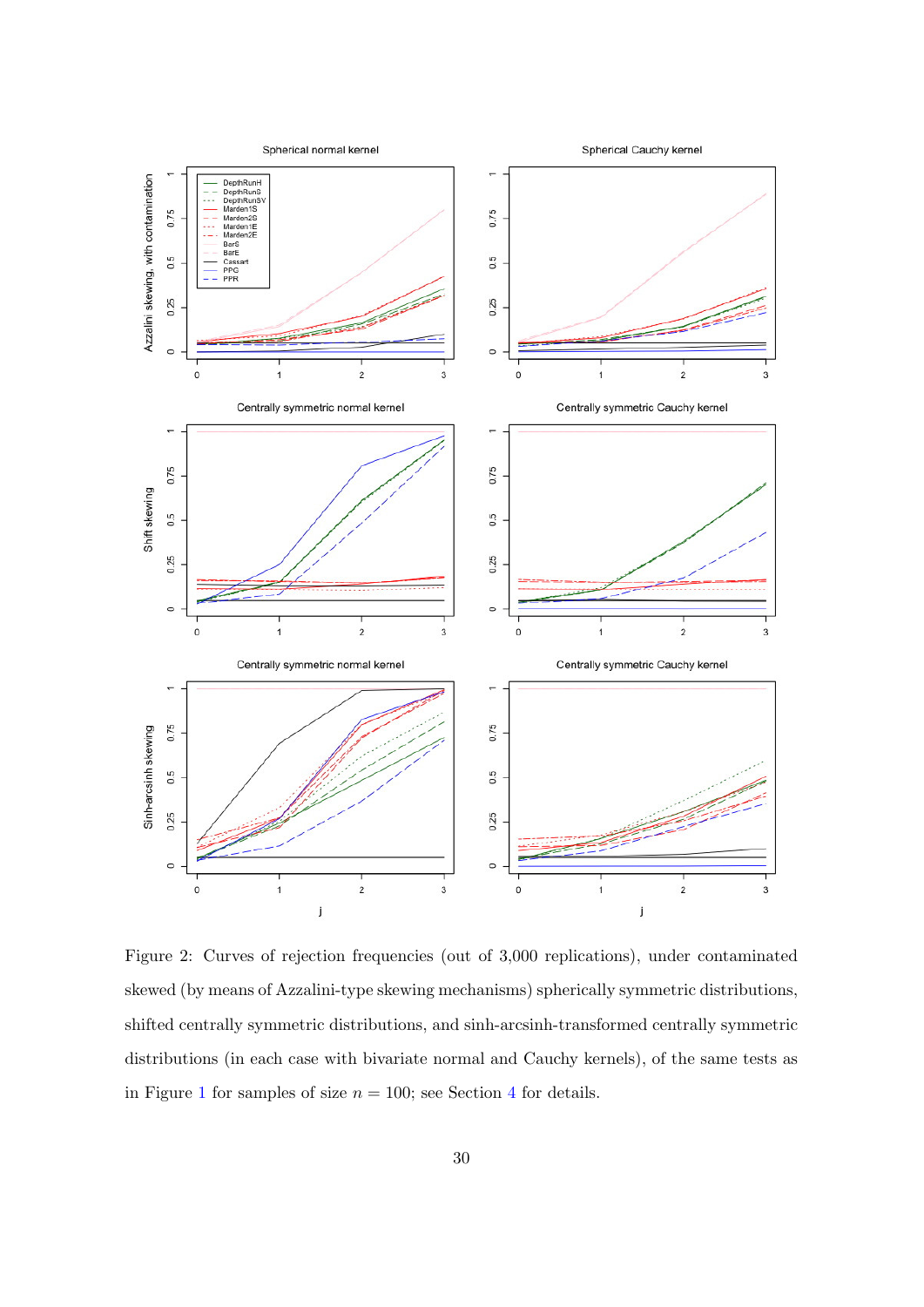|             | Spherical normal kernel $&$ Azzalini skewing with contamination |        |                                                                                                         |                         |  |
|-------------|-----------------------------------------------------------------|--------|---------------------------------------------------------------------------------------------------------|-------------------------|--|
| <b>Test</b> |                                                                 |        | $\boldsymbol{\delta} = (0,0)$ $\boldsymbol{\delta} = (0.15, 0.15)$ $\boldsymbol{\delta} = (0.30, 0.30)$ | $\delta = (0.45, 0.45)$ |  |
| DepthRunH   | 0.0427                                                          | 0.0767 | 0.1640                                                                                                  | 0.3557                  |  |
| DepthRunS   | 0.0403                                                          | 0.0617 | 0.1570                                                                                                  | 0.3253                  |  |
| DepthRunSV  | 0.0413                                                          | 0.0753 | 0.1413                                                                                                  | 0.3187                  |  |
| <b>BarS</b> | 0.0527                                                          | 0.1427 | 0.4477                                                                                                  | 0.8010                  |  |
| Cassart     | 0.0000                                                          | 0.0047 | 0.0270                                                                                                  | 0.0997                  |  |
| <b>PPG</b>  | 0.0000                                                          | 0.0000 | 0.0000                                                                                                  | 0.0000                  |  |
| PPR.        | 0.0417                                                          | 0.0387 | 0.0553                                                                                                  | 0.0743                  |  |

|             | Centrally symmetric Cauchy kernel & Shift skewing |                      |                      |                      |  |
|-------------|---------------------------------------------------|----------------------|----------------------|----------------------|--|
| <b>Test</b> | $\boldsymbol{\delta}=(0,0)$                       | $\delta = (0, 0.04)$ | $\delta = (0, 0.08)$ | $\delta = (0, 0.12)$ |  |
| DepthRunH   | 0.0410                                            | 0.1090               | 0.3817               | 0.7003               |  |
| DepthRunS   | 0.0363                                            | 0.1087               | 0.3737               | 0.7120               |  |
| DepthRunSV  | 0.0370                                            | 0.1223               | 0.3750               | 0.7043               |  |
| <b>BarS</b> | 1.0000                                            | 1.0000               | 1.0000               | 1.0000               |  |
| Cassart     | 0.0480                                            | 0.0557               | 0.0473               | 0.0463               |  |
| <b>PPG</b>  | 0.0007                                            | 0.0023               | 0.0003               | 0.0013               |  |
| PPR.        | 0.0333                                            | 0.0590               | 0.1750               | 0.4313               |  |

<span id="page-30-0"></span>Table 1: Numerical rejection frequencies (out of 3,000 replications) under Azzalini-skewed spherically symmetric and shifted centrally symmetric bivariate Cauchy distributions, of the proposed depth-based runs tests, the [\[3\]](#page-25-6)-type spherical test, the pseudo-Gaussian test from [\[5\]](#page-25-7), and the projection pursuit tests from [\[4\]](#page-25-0), for samples of size  $n = 100$ .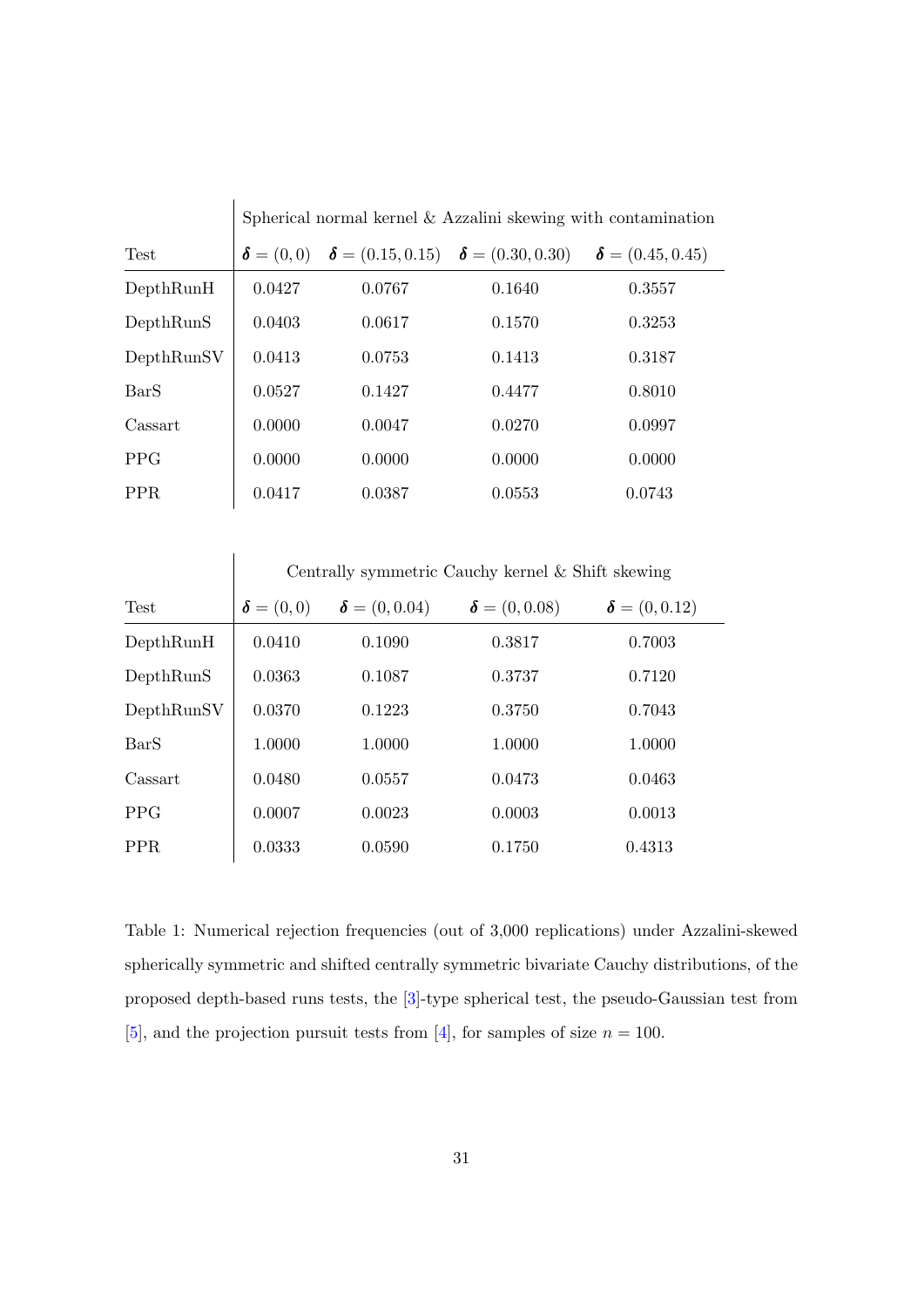

<span id="page-31-0"></span>Figure 3: Curves of rejection frequencies (out of 3,000 replications), under a sinh-arcsinhtransformed centrally symmetric spiral-type distribution, of the same tests as in Figures [1-](#page-28-0)[2](#page-29-0) for samples of size  $n = 100$ ; see Section [4](#page-11-1) for details.